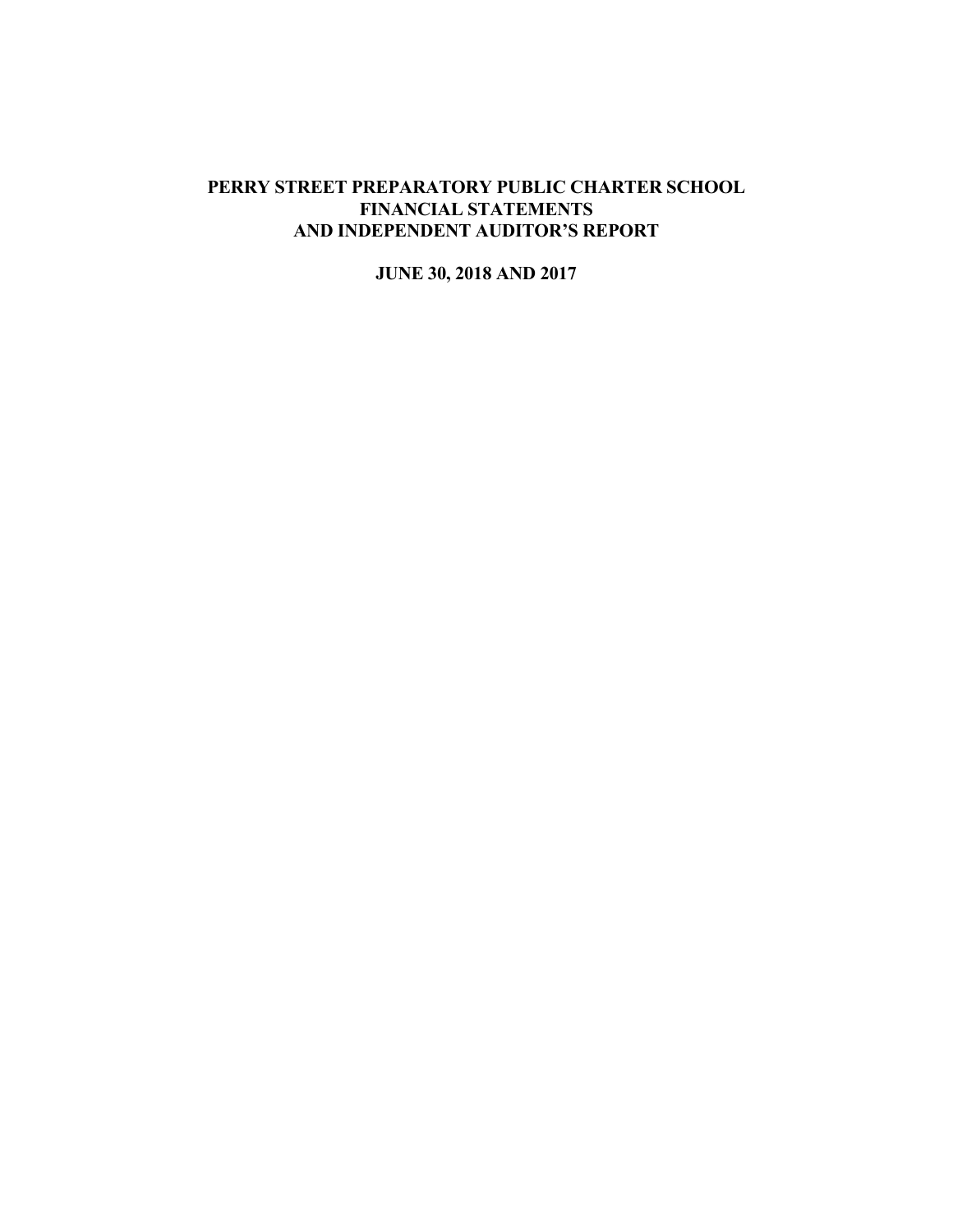# **TABLE OF CONTENTS**

|                                                                                                                                                                                                                             | Page No        |
|-----------------------------------------------------------------------------------------------------------------------------------------------------------------------------------------------------------------------------|----------------|
| <b>INDEPENDENT AUDITOR'S REPORT</b>                                                                                                                                                                                         | $1 - 2$        |
| <b>FINANCIAL STATEMENTS</b>                                                                                                                                                                                                 |                |
| <b>Statements of Financial Position</b>                                                                                                                                                                                     | 3              |
| Statement of Activities, Year Ended June 30, 2018                                                                                                                                                                           | $\overline{4}$ |
| Statement of Activities, Year Ended June 30, 2017                                                                                                                                                                           | 5              |
| Statement of Functional Expenses, Year Ended June 30, 2018                                                                                                                                                                  | 6              |
| Statement of Functional Expenses, Year Ended June 30, 2017                                                                                                                                                                  | $\overline{7}$ |
| <b>Statements of Cash Flows</b>                                                                                                                                                                                             | 8              |
| Notes to the Financial Statements                                                                                                                                                                                           | $9 - 22$       |
| REPORTS AND SCHEDULES REQUIRED BY THE UNIFORM GUIDANCE                                                                                                                                                                      |                |
| Independent Auditor's Report on Internal Control Over<br>Financial Reporting and on Compliance and Other Matters<br>Based on an Audit of Financial Statements Performed in<br>Accordance with Government Auditing Standards | $23 - 24$      |
| Independent Auditor's Report on Compliance for Each Major<br>Program and on Internal Control Over Compliance<br>Required by the Uniform Guidance                                                                            | $25 - 26$      |
| Schedule of Expenditures of Federal Awards                                                                                                                                                                                  | 27             |
| Notes to the Schedule of Expenditures of Federal Awards                                                                                                                                                                     | 28             |
| Schedule of Findings and Questioned Costs                                                                                                                                                                                   | $29 - 30$      |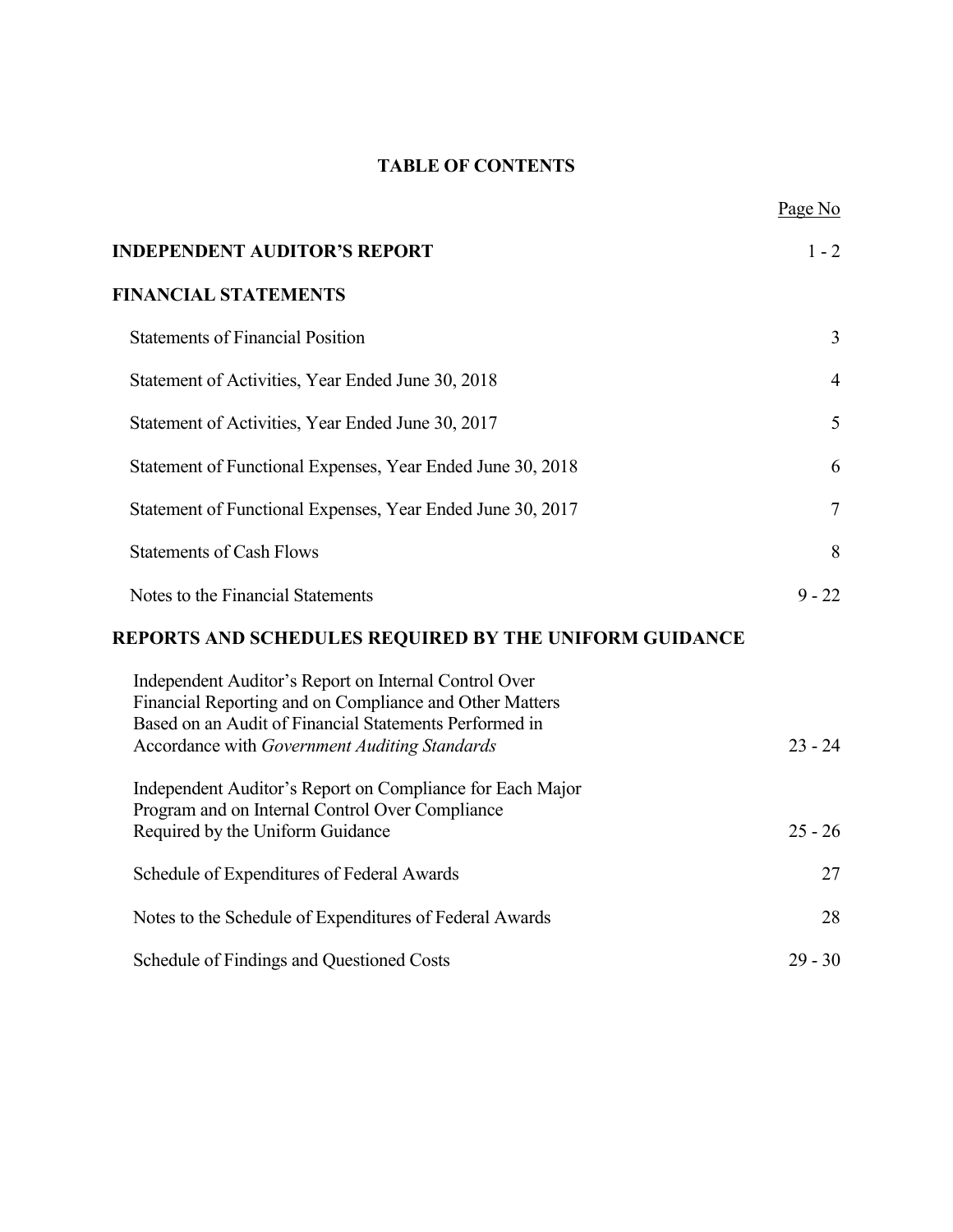

1730 Rhode Island Avenue, NW Suite 800 Washington, DC 20036 (202) 296-3306 Fax: (202) 296-0059

### Independent Auditor's Report

The Board of Trustees Perry Street Preparatory Public Charter School Washington, DC

### **Report on the Financial Statements**

We have audited the accompanying financial statements of Perry Street Preparatory Public Charter School (a nonprofit organization), which comprise the statements of financial position as of June 30, 2018 and 2017, and the related statements of activities, functional expenses and cash flows for the years then ended, and the related notes to the financial statements.

### **Management's Responsibility for the Financial Statements**

Management is responsible for the preparation and fair presentation of these financial statements in accordance with accounting principles generally accepted in the United States of America; this includes the design, implementation, and maintenance of internal control relevant to the preparation and fair presentation of financial statements that are free from material misstatement, whether due to fraud or error.

### **Auditor's Responsibility**

Our responsibility is to express an opinion on these financial statements based on our audits. We conducted our audits in accordance with auditing standards generally accepted in the United States of America and the standards applicable to financial audits contained in *Government Auditing Standards,* issued by the Comptroller General of the United States. Those standards require that we plan and perform the audit to obtain reasonable assurance about whether the financial statements are free from material misstatement.

An audit involves performing procedures to obtain audit evidence about the amounts and disclosures in the financial statements. The procedures selected depend on the auditor's judgment, including the assessment of the risks of material misstatement of the financial statements, whether due to fraud or error. In making those risk assessments, the auditor considers internal control relevant to the entity's preparation and fair presentation of the financial statements in order to design audit procedures that are appropriate in the circumstances, but not for the purpose of expressing an opinion on the effectiveness of the entity's internal control. Accordingly, we express no such opinion. An audit also includes evaluating the appropriateness of accounting policies used and the reasonableness of significant accounting estimates made by management, as well as evaluating the overall presentation of the financial statements.

We believe that the audit evidence we have obtained is sufficient and appropriate to provide a basis for our audit opinion.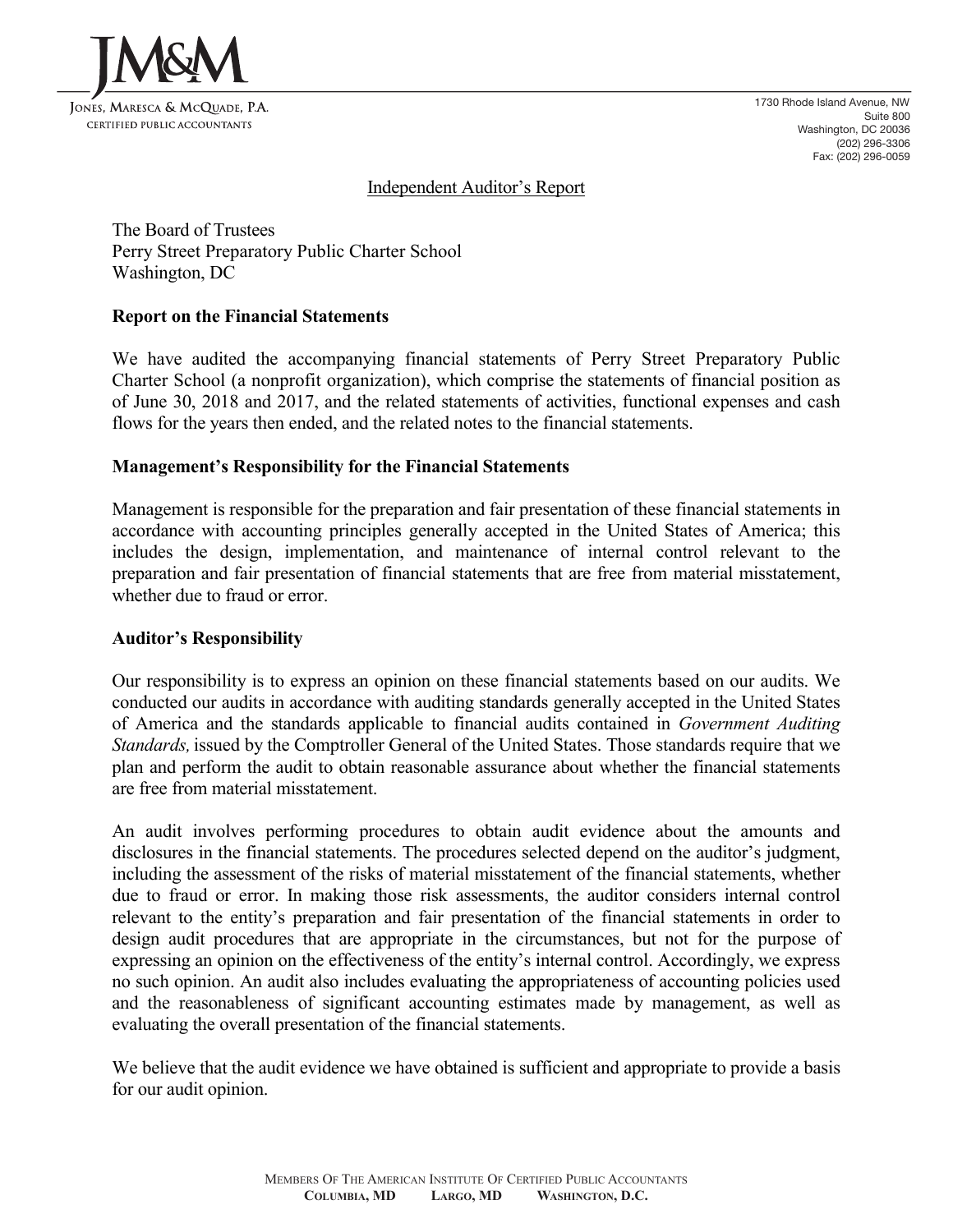Perry Street Preparatory Public Charter School Independent Auditor's Report Page 2

## **Opinion**

In our opinion, the financial statements referred to above present fairly, in all material respects, the financial position of Perry Street Preparatory Public Charter School as of June 30, 2018 and 2017, and the changes in its net assets and its cash flows for the years then ended in accordance with accounting principles generally accepted in the United States of America.

## **Other Matters**

## *Other Information*

Our audit was conducted for the purpose of forming an opinion on the financial statements as a whole. The accompanying schedule of expenditures of federal awards, as required by Title 2 U.S. *Code of Federal Regulations* Part 200, *Uniform Administrative Requirements, Cost Principles, and Audit Requirements for Federal Awards*, is presented for purposes of additional analysis and is not a required part of the financial statements. Such information is the responsibility of management and was derived from, and relates directly to the underlying accounting and other records used to prepare the financial statements. The information has been subjected to the auditing procedures applied in the audit of the financial statements and certain additional procedures, including comparing and reconciling such information directly to the underlying accounting and other records used to prepare the financial statements or to the consolidated financial statements themselves and other additional procedures, in accordance with auditing standards generally accepted in the United States of America. In our opinion, the information is fairly stated, in all material respects, in relation to the financial statements taken as a whole.

# **Other Reporting Required by** *Government Auditing Standards*

In accordance with *Government Auditing Standards*, we have also issued our report dated November 16, 2018, on our consideration of Perry Street Preparatory Public Charter School's internal control over financial reporting and on our tests of its compliance with certain provisions of laws, regulations, contracts, and grant agreements and other matters. The purpose of that report is to describe the scope of our testing of internal control over financial reporting and compliance and the results of that testing, and not to provide an opinion on internal control over financial reporting or on compliance. That report is an integral part of an audit performed in accordance with *Government Auditing Standards* in considering the Perry Street Preparatory Public Charter School's internal control over financial reporting and compliance.

Jam Marinea & Ma Quade PA

Washington, DC November 16, 2018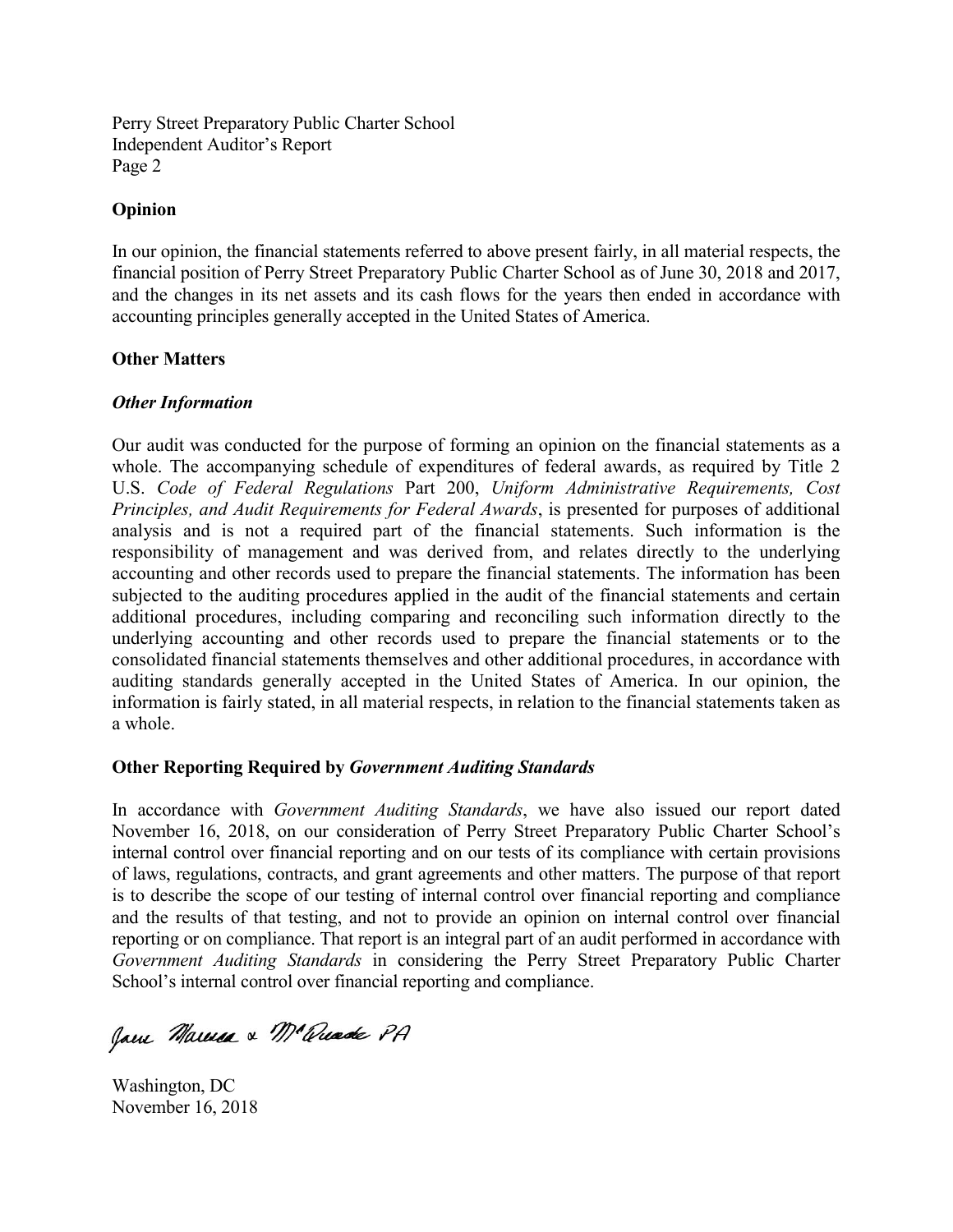# **PERRY STREET PREPARATORY PUBLIC CHARTER SCHOOL STATEMENTS OF FINANCIAL POSITION JUNE 30, 2018 AND 2017**

|                                         | 2018             | 2017             |
|-----------------------------------------|------------------|------------------|
| <b>ASSETS</b>                           |                  |                  |
| <b>CURRENT ASSETS</b>                   |                  |                  |
| Cash and cash equivalents               | \$<br>2,346,471  | \$<br>1,594,341  |
| Investments                             | 374,035          | 371,088          |
| Grants receivable                       | 415,234          | 187,248          |
| Accounts receivable                     | 130,635          | 235,731          |
| Prepaid expenses                        | 41,866           | 52,063           |
| <b>Total Current Assets</b>             | 3,308,241        | 2,440,471        |
| PROPERTY AND EQUIPMENT, NET             | 12,016,146       | 12,744,846       |
| <b>NON CURRENT ASSETS</b>               |                  |                  |
| Investments, restricted                 | 7,149,314        | 6,381,577        |
| Security deposit                        | 5,275            | 5,275            |
| <b>Total Non Current Assets</b>         | 7,154,589        | 6,386,852        |
| <b>TOTAL ASSETS</b>                     | 22,478,976       | 21,572,169<br>S. |
| <b>LIABILITIES AND NET ASSETS</b>       |                  |                  |
| <b>CURRENT LIABILITIES</b>              |                  |                  |
| Accounts payable                        | \$<br>477,631    | \$<br>141,623    |
| Accrued expenses                        | 169,892          | 132,558          |
| Deposits                                | 1,750            | 48,140           |
| Deferred revenue                        |                  | 6,469            |
| Capital lease payable, current portion  |                  | 55,089           |
| Deferred rent, current portion          | 291,593          | 291,593          |
| <b>Total Current Liabilities</b>        | 940,866          | 675,472          |
| <b>LONG TERM LIABILITIES</b>            |                  |                  |
| Capital lease payable, net              |                  | 4,201            |
| Deferred rent, net                      | 2,617,805        | 2,326,212        |
| Bonds payable                           | 11,650,887       | 11,582,714       |
| <b>Total Long Term Liabilities</b>      | 14,268,692       | 13,913,127       |
| <b>Total Liabilities</b>                | 15,209,558       | 14,588,599       |
| <b>NET ASSETS</b>                       |                  |                  |
| Unrestricted                            |                  |                  |
| Operating                               | 1,558,698        | 1,245,000        |
| Board designated - facilities fund      | 5,462,019        | 5,462,019        |
|                                         | 7,020,717        | 6,707,019        |
| Temporarily restricted                  | 248,701          | 276,551          |
| <b>Total Net Assets</b>                 | 7,269,418        | 6,983,570        |
| <b>TOTAL LIABILITIES AND NET ASSETS</b> | 22,478,976<br>\$ | 21,572,169<br>\$ |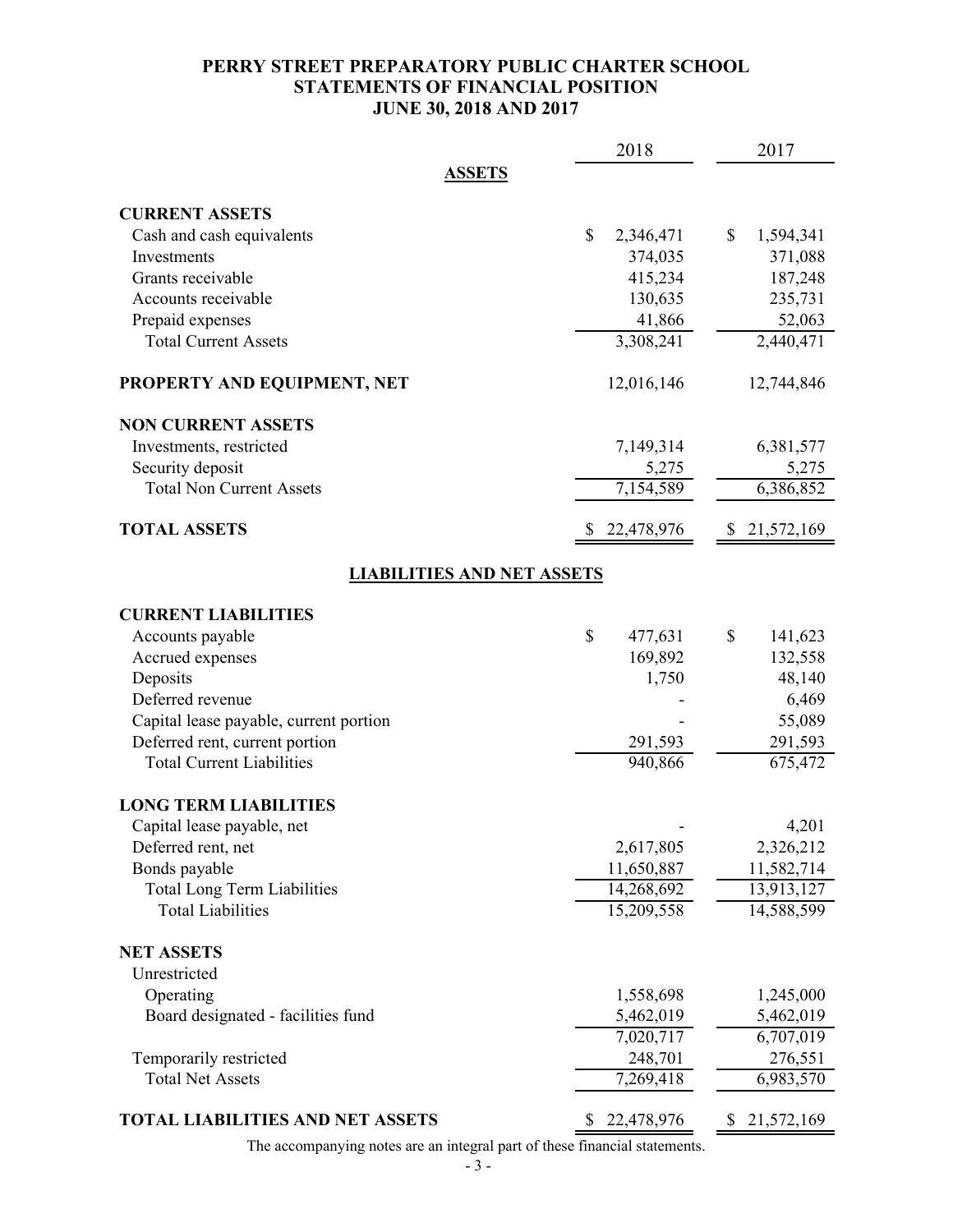# **PERRY STREET PREPARATORY PUBLIC CHARTER SCHOOL STATEMENT OF ACTIVITIES YEAR ENDED JUNE 30, 2018**

|                                            | Temporarily |              |    |            |    |           |  |
|--------------------------------------------|-------------|--------------|----|------------|----|-----------|--|
|                                            |             | Unrestricted |    | Restricted |    | Total     |  |
| <b>REVENUE AND SUPPORT</b>                 |             |              |    |            |    |           |  |
| Per pupil appropriations                   | $\mathbf S$ | 5,879,370    | \$ |            | \$ | 5,879,370 |  |
| Per pupil facility allowance               |             | 1,120,647    |    |            |    | 1,120,647 |  |
| Federal entitlements and grants            |             | 861,587      |    |            |    | 861,587   |  |
| Other grants and contributions             |             | 144,471      |    |            |    | 144,471   |  |
| In-kind contributions                      |             | 14,140       |    |            |    | 14,140    |  |
| Activity fees                              |             | 10,518       |    |            |    | 10,518    |  |
| Investment income, net                     |             | 30,326       |    |            |    | 30,326    |  |
| Rental income                              |             | 408,590      |    |            |    | 408,590   |  |
| Gain on disposal of lease and fixed assets |             | 8,758        |    |            |    | 8,758     |  |
| Other income                               |             | 3,853        |    |            |    | 3,853     |  |
| Net assets released from restriction       |             | 27,850       |    | (27, 850)  |    |           |  |
| <b>Total Revenue and Support</b>           |             | 8,510,110    |    | (27, 850)  |    | 8,482,260 |  |
| <b>EXPENSES</b>                            |             |              |    |            |    |           |  |
| <b>Educational programs</b>                |             | 7,030,508    |    |            |    | 7,030,508 |  |
| Management and general                     |             | 1,160,004    |    |            |    | 1,160,004 |  |
| Fundraising                                |             | 5,900        |    |            |    | 5,900     |  |
| <b>Total Expenses</b>                      |             | 8,196,412    |    |            |    | 8,196,412 |  |
| <b>CHANGE IN NET ASSETS</b>                |             | 313,698      |    | (27, 850)  |    | 285,848   |  |
| NET ASSETS, beginning of year              |             | 6,707,019    |    | 276,551    |    | 6,983,570 |  |
| NET ASSETS, end of year                    | \$          | 7,020,717    | \$ | 248,701    | \$ | 7,269,418 |  |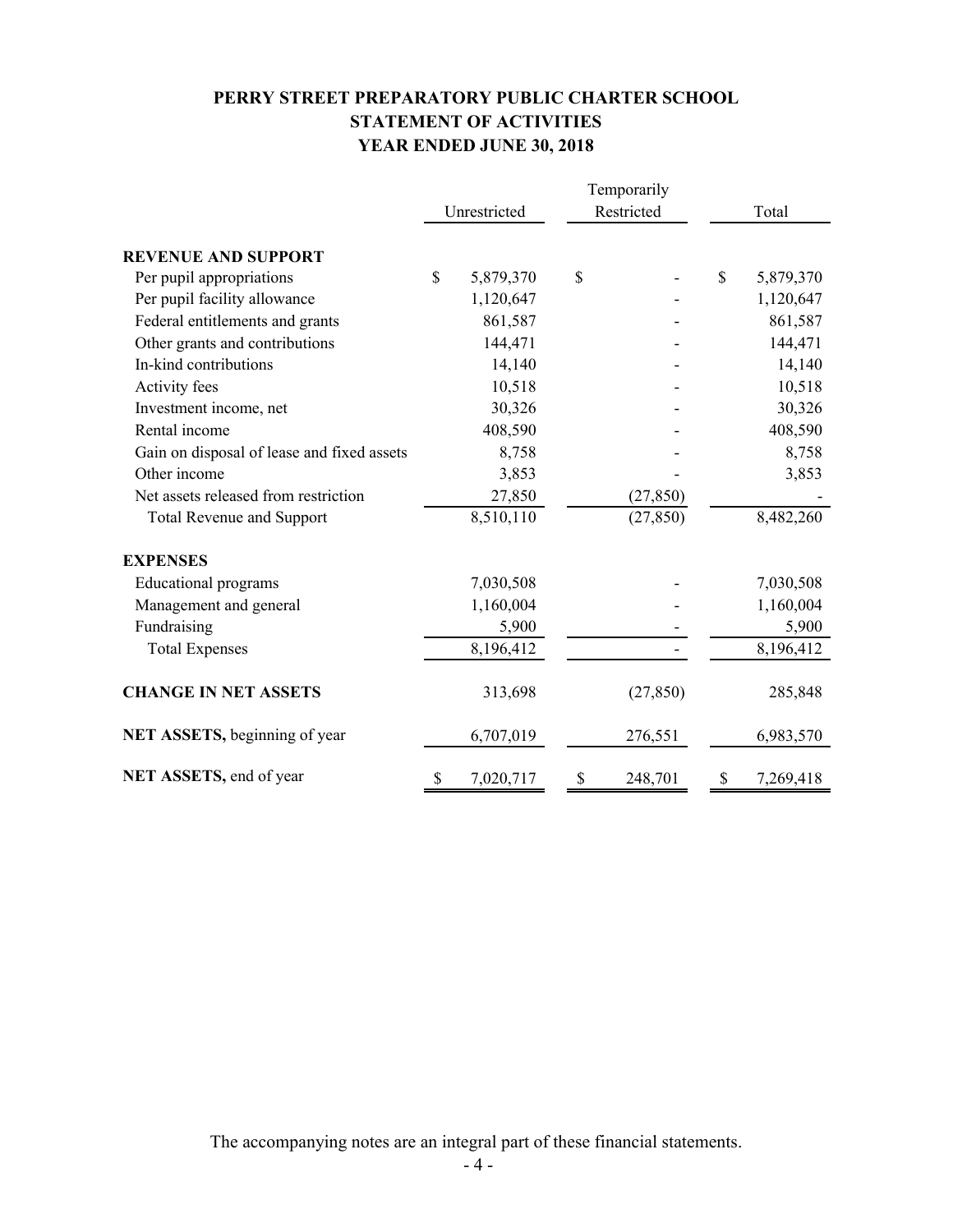# **PERRY STREET PREPARATORY PUBLIC CHARTER SCHOOL STATEMENT OF ACTIVITIES YEAR ENDED JUNE 30, 2017**

|                                      | Temporarily |              |    |            |    |            |  |
|--------------------------------------|-------------|--------------|----|------------|----|------------|--|
|                                      |             | Unrestricted |    | Restricted |    | Total      |  |
| <b>REVENUE AND SUPPORT</b>           |             |              |    |            |    |            |  |
| Per pupil appropriations             | \$          | 4,619,718    | \$ |            | \$ | 4,619,718  |  |
| Per pupil facility allowance         |             | 955,944      |    |            |    | 955,944    |  |
| Federal entitlements and grants      |             | 706,944      |    |            |    | 706,944    |  |
| Other grants and contributions       |             | 45,183       |    |            |    | 45,183     |  |
| In-kind contributions                |             | 29,706       |    |            |    | 29,706     |  |
| Activity fees                        |             | 7,683        |    |            |    | 7,683      |  |
| Investment income, net               |             | 16,681       |    |            |    | 16,681     |  |
| Rental income                        |             | 411,183      |    |            |    | 411,183    |  |
| Insurance reimbursements             |             | 91,433       |    |            |    | 91,433     |  |
| Other income                         |             | 16,205       |    |            |    | 16,205     |  |
| Net assets released from restriction |             | 27,850       |    | (27, 850)  |    |            |  |
| <b>Total Revenue and Support</b>     |             | 6,928,530    |    | (27, 850)  |    | 6,900,680  |  |
| <b>EXPENSES</b>                      |             |              |    |            |    |            |  |
| <b>Educational programs</b>          |             | 6,347,654    |    |            |    | 6,347,654  |  |
| Management and general               |             | 1,279,638    |    |            |    | 1,279,638  |  |
| Fundraising                          |             | 4,626        |    |            |    | 4,626      |  |
| <b>Total Expenses</b>                |             | 7,631,918    |    |            |    | 7,631,918  |  |
| <b>CHANGE IN NET ASSETS</b>          |             | (703, 388)   |    | (27, 850)  |    | (731, 238) |  |
| NET ASSETS, beginning of year        |             | 7,410,407    |    | 304,401    |    | 7,714,808  |  |
| NET ASSETS, end of year              | \$          | 6,707,019    | \$ | 276,551    | \$ | 6,983,570  |  |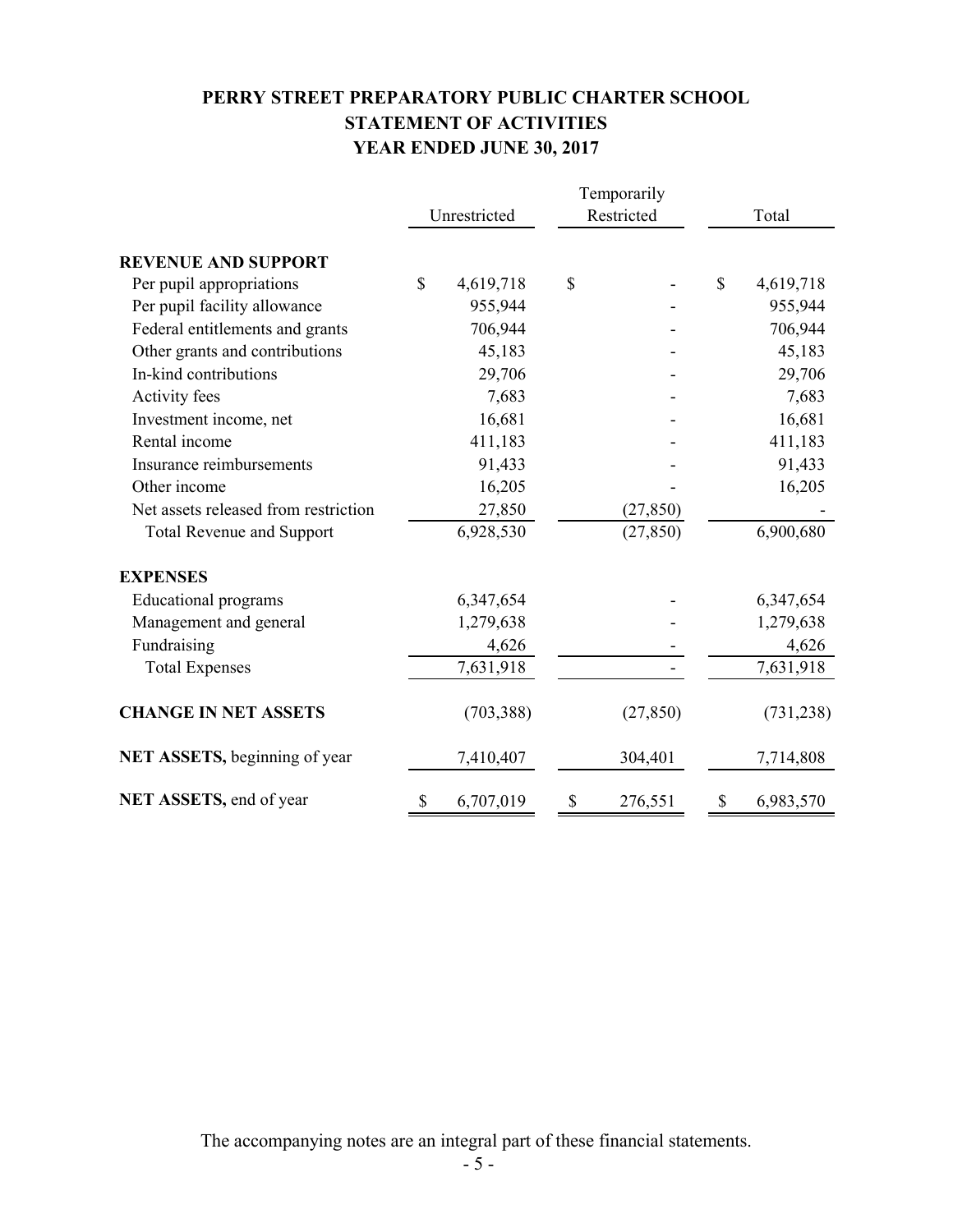### **PERRY STREET PREPARATORY PUBLIC CHARTER SCHOOL STATEMENT OF FUNCTIONAL EXPENSES YEAR ENDED JUNE 30, 2018**

|                                   |             | <b>Supporting Services</b> |                  |                 |
|-----------------------------------|-------------|----------------------------|------------------|-----------------|
|                                   | Educational | Management                 |                  |                 |
|                                   | Programs    | and General                | Fundraising      | Total           |
| <b>PERSONNEL COSTS</b>            |             |                            |                  |                 |
| <b>Salaries</b>                   | \$2,219,828 | \$<br>277,825              | \$<br>2,153      | \$<br>2,499,806 |
| Employee benefits                 | 172,107     | 26,910                     | 175              | 199,192         |
| Payroll taxes                     | 192,214     | 30,055                     | 195              | 222,464         |
| Staff development                 | 30,023      | 4,548                      | 29               | 34,600          |
| <b>Total Personnel Costs</b>      | 2,614,172   | 339,338                    | 2,552            | 2,956,062       |
| <b>DIRECT STUDENT COSTS</b>       |             |                            |                  |                 |
| Supplies and materials            | 165,580     |                            |                  | 165,580         |
| Contracted student services       | 606,880     |                            |                  | 606,880         |
| Transportation and field trips    | 25,859      |                            |                  | 25,859          |
| Food service                      | 257,506     |                            |                  | 257,506         |
| Student assessments               | 8,977       |                            |                  | 8,977           |
| Other direct student expenses     | 50,745      |                            |                  | 50,745          |
| <b>Total Direct Student Costs</b> | 1,115,547   |                            |                  | 1,115,547       |
| <b>OCCUPANCY EXPENSES</b>         |             |                            |                  |                 |
| Rent                              | 251,942     | 39,395                     | 256              | 291,593         |
| Repairs and maintenance           | 113,806     | 18,410                     | 116              | 132,332         |
| <b>Utilities</b>                  | 306,078     | 47,860                     | 310              | 354,248         |
| Janitorial supplies               | 854         | 133                        | $\mathbf{1}$     | 988             |
| Contracted building services      | 246,441     | 86,060                     | 250              | 332,751         |
| <b>Total Occupancy Expenses</b>   | 919,121     | 191,858                    | 933              | 1,111,912       |
|                                   |             |                            |                  |                 |
| <b>OFFICE EXPENSES</b>            |             |                            |                  |                 |
| Office supplies and materials     | 28,664      | 4,484                      | 29               | 33,177          |
| Office equipment lease            | 30,044      | 4,698                      | 30               | 34,772          |
| Postage and shipping              | 2,653       | 414                        | 3                | 3,070           |
| Professional fees                 | 112,030     | 131,310                    | 114              | 243,454         |
| Telecommunications                | 15,900      | 2,486                      | 16               | 18,402          |
| <b>Total Office Expenses</b>      | 189,291     | 143,392                    | $\overline{192}$ | 332,875         |
| <b>GENERAL EXPENSES</b>           |             |                            |                  |                 |
| Insurance                         | 87,917      | 13,747                     | 89               | 101,753         |
| Interest                          | 82,473      | 80,409                     | 84               | 162,966         |
| In-kind legal                     | 12,217      | 1,911                      | 12               | 14,140          |
| Authorizer fee                    |             | 75,093                     |                  | 75,093          |
| Management fees                   | 1,239,122   | 193,755                    | 1,257            | 1,434,134       |
| Depreciation and amortization     | 724,919     | 113,352                    | 735              | 839,006         |
| Technology                        | 43,403      | 6,787                      | 44               | 50,234          |
| Other general expenses            | 2,326       | 362                        | $\overline{2}$   | 2,690           |
| <b>Total General Expenses</b>     | 2,192,377   | 485,416                    | 2,223            | 2,680,016       |
| <b>Total Expenses</b>             | \$7,030,508 | \$1,160,004                | \$<br>5,900      | 8,196,412<br>\$ |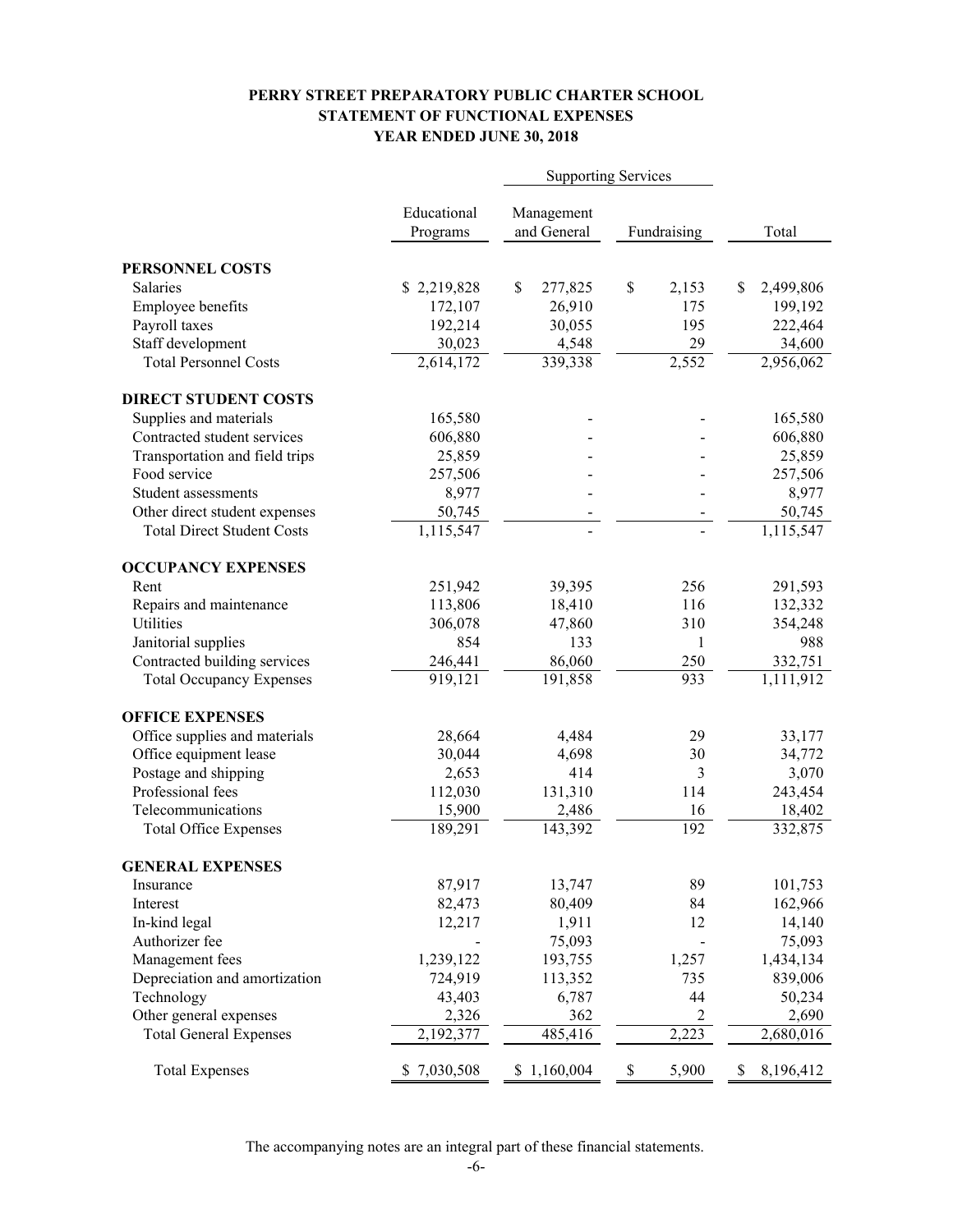### **PERRY STREET PREPARATORY PUBLIC CHARTER SCHOOL STATEMENT OF FUNCTIONAL EXPENSES YEAR ENDED JUNE 30, 2017**

|                                   |             | <b>Supporting Services</b> |                      |                 |
|-----------------------------------|-------------|----------------------------|----------------------|-----------------|
|                                   | Educational | Management                 |                      |                 |
|                                   | Programs    | and General                | Fundraising          | Total           |
|                                   |             |                            |                      |                 |
| <b>PERSONNEL COSTS</b>            |             |                            |                      |                 |
| Salaries                          | \$2,158,953 | \$<br>470,819              | \$<br>2,021          | \$<br>2,631,793 |
| Employee benefits                 | 189,294     | 37,613                     | 156                  | 227,063         |
| Payroll taxes                     | 206,042     | 40,942                     | 170                  | 247,154         |
| Staff development                 | 20,224      | 3,656                      | 15                   | 23,895          |
| <b>Total Personnel Costs</b>      | 2,574,513   | 553,030                    | 2,362                | 3,129,905       |
| <b>DIRECT STUDENT COSTS</b>       |             |                            |                      |                 |
| Supplies and materials            | 73,721      |                            |                      | 73,721          |
| Contracted student services       | 643,776     |                            |                      | 643,776         |
| Transportation and field trips    | 23,040      |                            |                      | 23,040          |
| Food service                      | 195,025     |                            |                      | 195,025         |
| Student assessments               | 42,425      |                            |                      | 42,425          |
| Other direct student expenses     | 79,888      |                            |                      | 79,888          |
| <b>Total Direct Student Costs</b> | 1,057,875   |                            |                      | 1,057,875       |
|                                   |             |                            |                      |                 |
| <b>OCCUPANCY EXPENSES</b>         |             |                            |                      |                 |
| Rent                              | 243,090     | 48,303                     | 200                  | 291,593         |
| Repairs and maintenance           | 131,192     | 26,068                     | 108                  | 157,368         |
| Utilities                         | 93,752      | 19,188                     | 14                   | 112,954         |
| Janitorial supplies               | 14,518      | 2,885                      | 12                   | 17,415          |
| Contracted building services      | 53,172      | 10,566                     | 44                   | 63,782          |
| <b>Total Occupancy Expenses</b>   | 535,724     | 107,010                    | 378                  | 643,112         |
| <b>OFFICE EXPENSES</b>            |             |                            |                      |                 |
| Office supplies and materials     | 17,270      | 3,432                      | 14                   | 20,716          |
| Office equipment lease            | 19,884      | 3,951                      | 16                   | 23,851          |
| Postage and shipping              | 588         | 178                        | 8                    | 774             |
| Professional fees                 | 21,381      | 124,222                    | 100                  | 145,703         |
| Telecommunications                | 12,842      | 2,552                      | 11                   | 15,405          |
| Other office expenses             | 34,637      | 6,883                      | 29                   | 41,549          |
| <b>Total Office Expenses</b>      | 106,602     | 141,218                    | 178                  | 247,998         |
|                                   |             |                            |                      |                 |
| <b>GENERAL EXPENSES</b>           |             | 16,594                     | 69                   | 100,176         |
| Insurance                         | 83,513      |                            |                      |                 |
| Interest                          | 81,256      | 16,146                     | 67                   | 97,469          |
| In-kind legal                     | 24,765      | 4,921                      | 20                   | 29,706          |
| Authorizer fee                    |             | 66,478                     |                      | 66,478          |
| Management fees                   | 1,001,711   | 199,044                    | 825                  | 1,201,580       |
| Depreciation and amortization     | 844,254     | 167,757                    | 695                  | 1,012,706       |
| Technology                        | 34,285      | 6,813                      | 29                   | 41,127          |
| Other general expenses            | 3,156       | 627                        | 3                    | 3,786           |
| <b>Total General Expenses</b>     | 2,072,940   | 478,380                    | 1,708                | 2,553,028       |
| <b>Total Expenses</b>             | \$6,347,654 | \$1,279,638                | $\mathbb S$<br>4,626 | 7,631,918<br>\$ |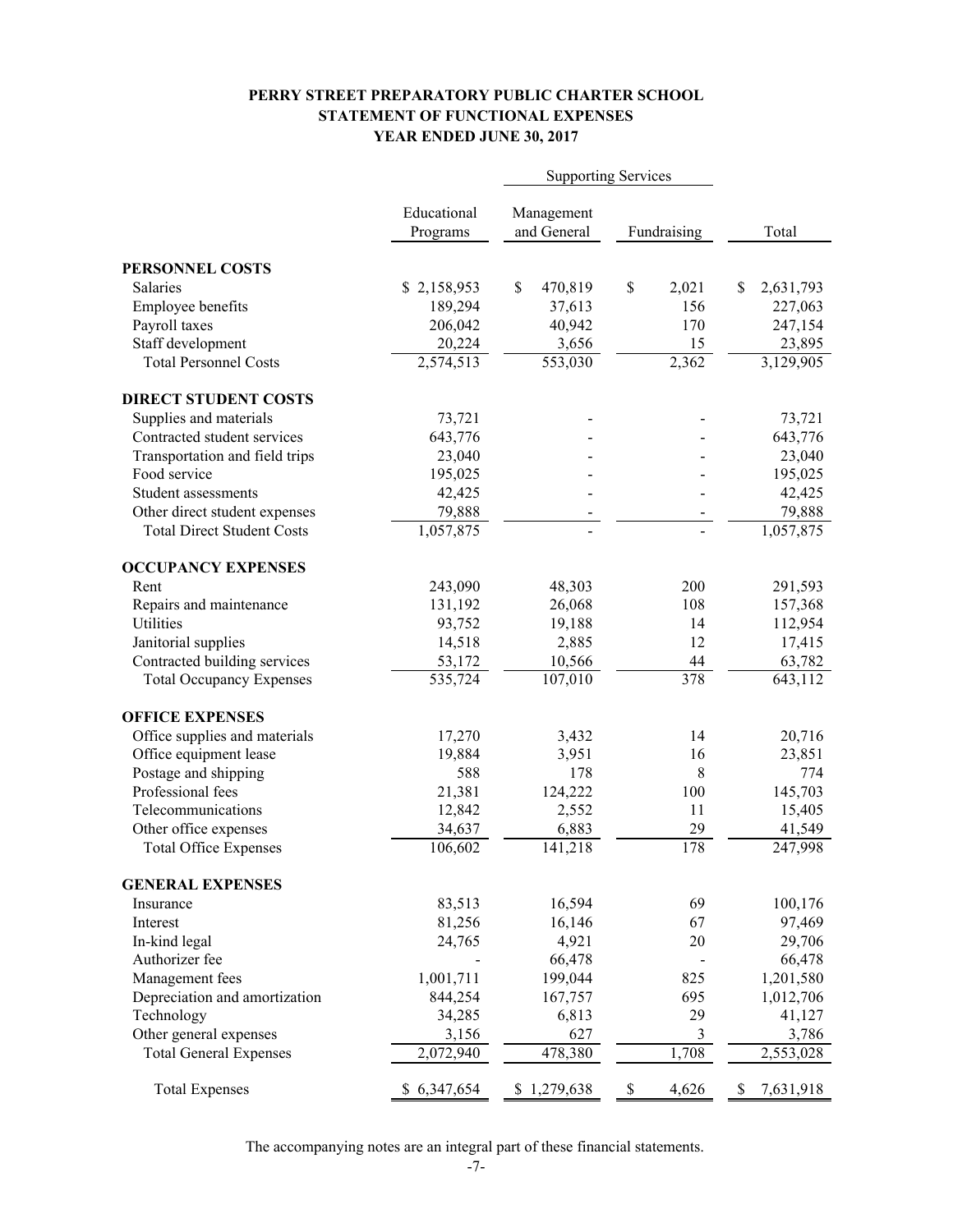### **PERRY STREET PREPARATORY PUBLIC CHARTER SCHOOL STATEMENTS OF CASH FLOWS YEARS ENDED JUNE 30, 2018 AND 2017**

|                                                       | 2018                      |            | 2017 |            |
|-------------------------------------------------------|---------------------------|------------|------|------------|
| <b>CASH FLOWS FROM OPERATING ACTIVITIES</b>           |                           |            |      |            |
| Change in net assets                                  | \$                        | 285,848    | \$   | (731, 238) |
| Adjustments to reconcile change in net assets to cash |                           |            |      |            |
| provided by operating activities:                     |                           |            |      |            |
| Depreciation and amortization                         |                           | 839,006    |      | 1,012,706  |
| Amortization of debt issuance costs                   |                           | 68,173     |      | 68,173     |
| Net appreciation in fair value of investments         |                           | (2,947)    |      | 195        |
| Gain on disposal of property and equipment            |                           | (8,758)    |      |            |
| (Increase) decrease in assets:                        |                           |            |      |            |
| Grants receivable                                     |                           | (227,986)  |      | (94, 592)  |
| Accounts receivable                                   |                           | 105,096    |      | 52,623     |
| Prepaid expenses                                      |                           | 10,197     |      | 100,704    |
| Increase (decrease) in liabilities:                   |                           |            |      |            |
| Accounts payable                                      |                           | 336,008    |      | (45, 454)  |
| Accrued expenses                                      |                           | 37,334     |      | (6,604)    |
| Deposits held                                         |                           | (46,390)   |      | 48,140     |
| Deferred revenue                                      |                           | (6, 469)   |      | (37, 914)  |
| Deferred rent                                         |                           | 291,593    |      | 291,593    |
| Net Cash Provided by Operating Activities             |                           | 1,680,705  |      | 658,332    |
| <b>CASH FLOWS FROM INVESTING ACTIVITIES</b>           |                           |            |      |            |
| Purchase of property and equipment                    |                           | (156, 247) |      | (68, 277)  |
| Purchase of investments                               |                           | (767, 737) |      | (474, 270) |
| Net Cash Used for Investing Activities                |                           | (923, 984) |      | (542, 547) |
| <b>CASH FLOWS FROM FINANCING ACTIVITIES</b>           |                           |            |      |            |
| Principal payments on capital lease payable           |                           | (4,591)    |      | (54,091)   |
| Net Cash Used for Financing Activities                |                           | (4, 591)   |      | (54,091)   |
| NET CHANGE IN CASH AND CASH EQUIVALENTS               |                           | 752,130    |      | 61,694     |
| CASH AND CASH EQUIVALENTS, beginning of year          |                           | 1,594,341  |      | 1,532,647  |
| CASH AND CASH EQUIVALENTS, end of year                | \$                        | 2,346,471  | \$   | 1,594,341  |
| SUPPLEMENTAL DISCLOSURE                               |                           |            |      |            |
| Cash paid for interest                                | $\boldsymbol{\mathsf{S}}$ | 27,280     | \$   | 29,296     |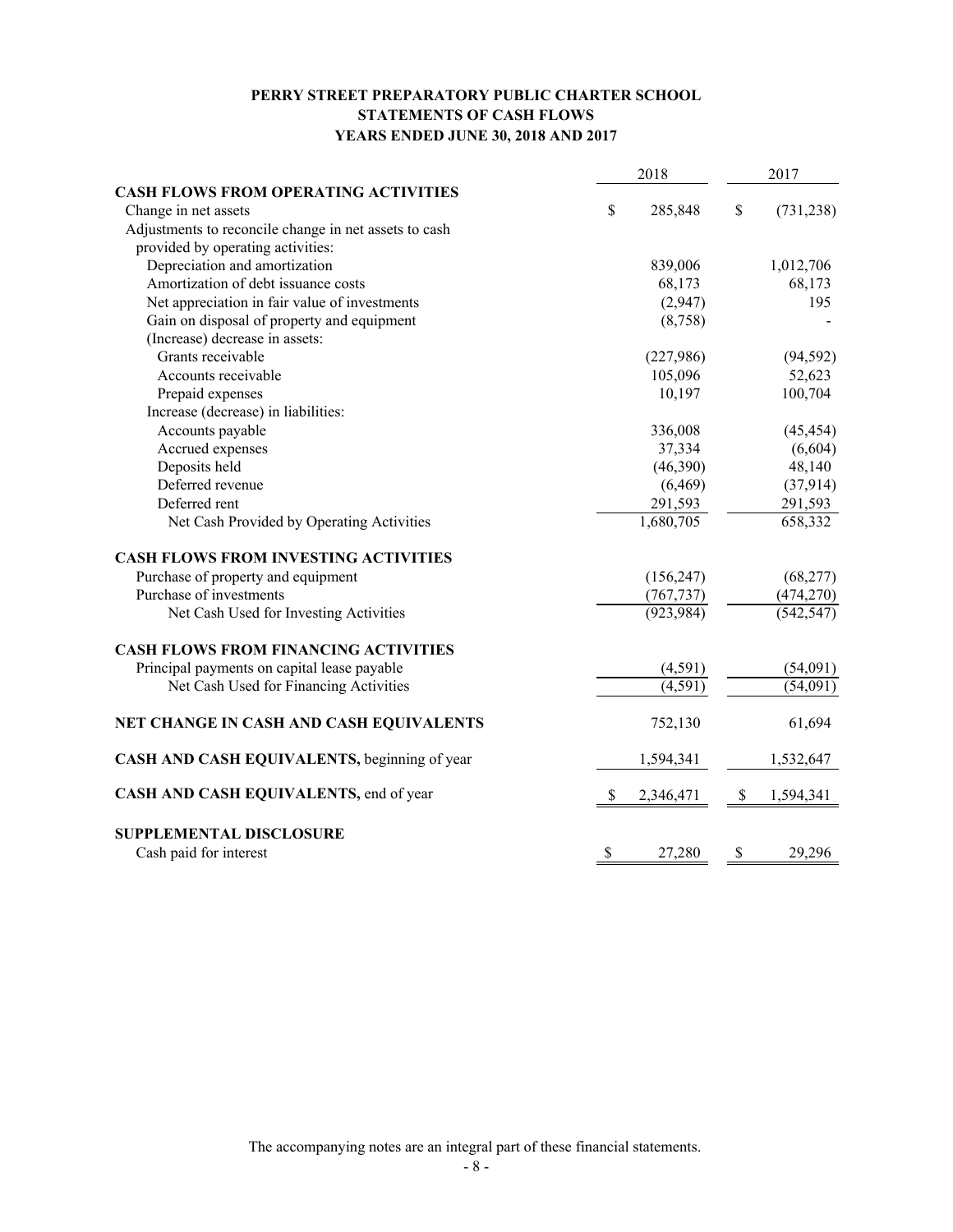## **NOTE A – ORGANIZATION AND PURPOSE**

Perry Street Preparatory Public Charter School (the "School") was incorporated as a college preparatory public charter school in 1999 in an effort to develop socially responsible leaders while transforming public education. The School operated under a license agreement with Hyde Leadership Schools ("HLS") in Maine. As a part of the agreement, HLS made available its trademark, educational model, curricula, written materials and certain other services. In July 2011, the School terminated its license with HLS and changed its name to Perry Street Preparatory Public Charter School.

On July 1, 1999, the School entered into a contract with the District of Columbia Public Charter School Board ("DCPCSB"), which granted the School a charter for the establishment of a public charter school in Washington, DC.

On February 19, 2014, the School's charter was renewed by the DCPCSB effective July 1, 2014, for another 15 years. The DCPCSB has the authority to revoke the School's charter for violations of applicable laws, conditions, terms and procedures set forth in the charter. The School's charter provides for enrollment of up to 850 students in pre-kindergarten (3 years old) through 8th grade. Under the provisions of the contract, the DCPCSB is to make annual payments to the School for services provided to the students based on the number of students attending the School each year. The School's revenue and other support consist primarily of contributions, as well as grants and contracts from the District of Columbia, the federal government and private sources.

# **NOTE B – SUMMARY OF SIGNIFICANT ACCOUNTING POLICIES**

### Basis of Accounting

The School's financial statements are prepared on the accrual basis of accounting. Therefore, revenue and related assets are recognized when earned and expenses and related liabilities are recognized as the obligations are incurred.

### Basis of Presentation

Financial statement presentation follows Financial Standards Accounting Board ("FASB") Accounting Standards Codification ("ASC") Topic *Not-for-Profit-Entities*. In accordance with the topic, the School is required to report information regarding its financial position and activities according to three classes of net assets. Accordingly, the net assets of the School and changes therein are classified and reported as follows: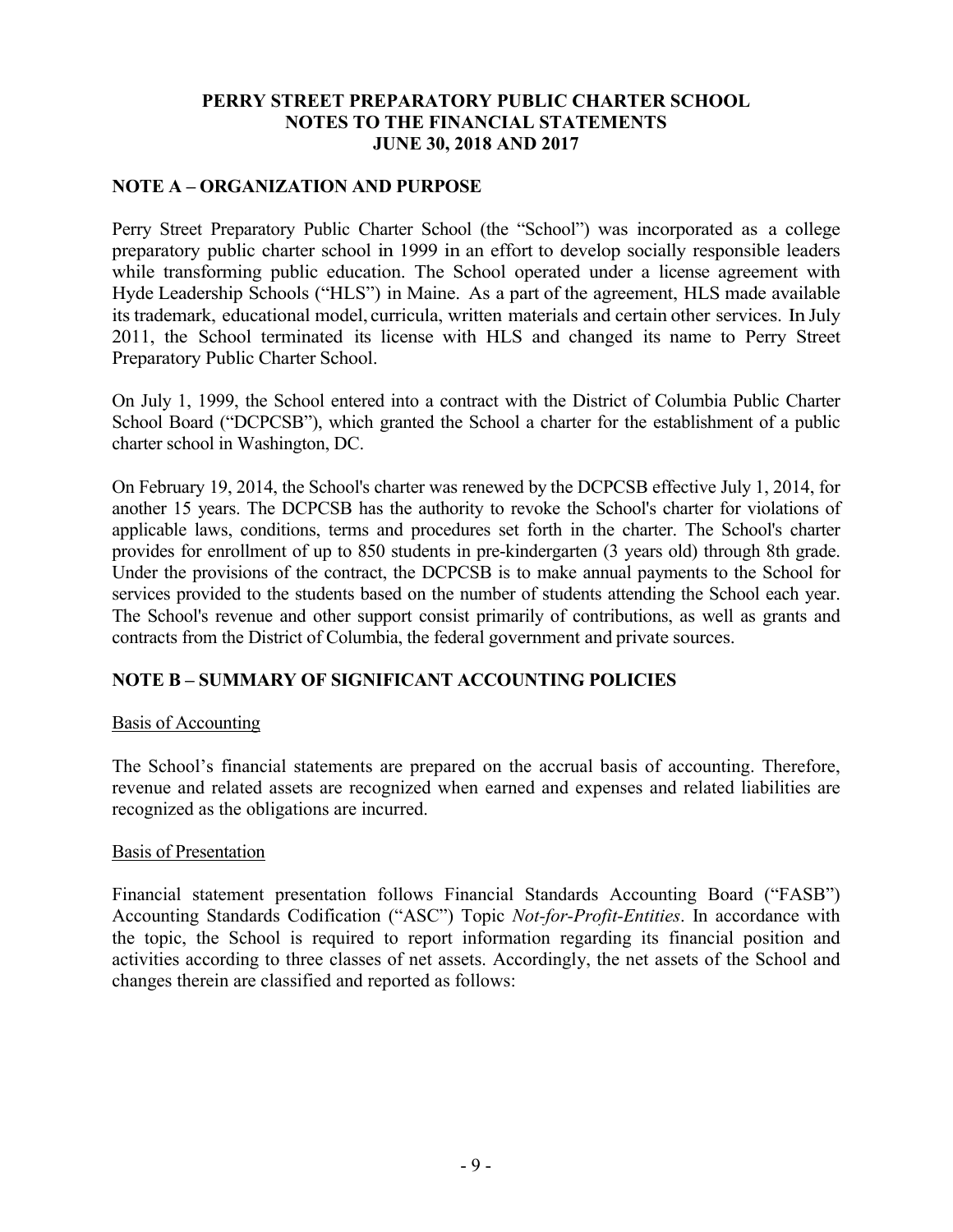(continued)

### **NOTE B – SUMMARY OF SIGNIFICANT ACCOUNT POLICIES** - continued

### Basis of Presentation (continued)

*Unrestricted net assets* – Net assets that are not subject to donor-imposed stipulations. The Board of Trustees has designated a portion of the funds and established a Facilities Fund, which will be utilized toward the acquisition of a School facility and approved leasehold improvements of the facilities currently under lease. It is the Board's goal to use the Facilities Fund for capital improvements and to liquidate debt incurred in capital improvements.

*Temporarily restricted net assets* – Net assets subject to donor-imposed stipulations that may or will be met by either actions of the School and/or the passage of time.

*Permanently restricted net assets* – Net assets subject to donor-imposed stipulations that may be maintained permanently by the School. There were no permanently restricted net assets as of June 30, 2018 and 2017.

### Use of Estimates

The preparation of financial statements in conformity with U.S. generally accepted accounting principles requires management to make estimates and assumptions that affect certain reported amounts of assets and liabilities and disclosure of contingent assets and liabilities at the date of the financial statements and reported amounts of revenues and expenses during the reporting period. Actual results could differ from those estimates that were assumed in preparing the financial statements.

### Cash and Cash Equivalents

For purposes of the statement of cash flows, cash and cash equivalents include highly liquid investments with an original maturity of three months or less and money market account. The School maintains its cash in bank deposit accounts which may, at times, exceed federally insured limits. The School believes it is not exposed to any significant credit risk on cash or cash equivalents

### Restricted Investments

Restricted investments are comprised of investments required to be maintained in separate accounts in accordance with debt agreements.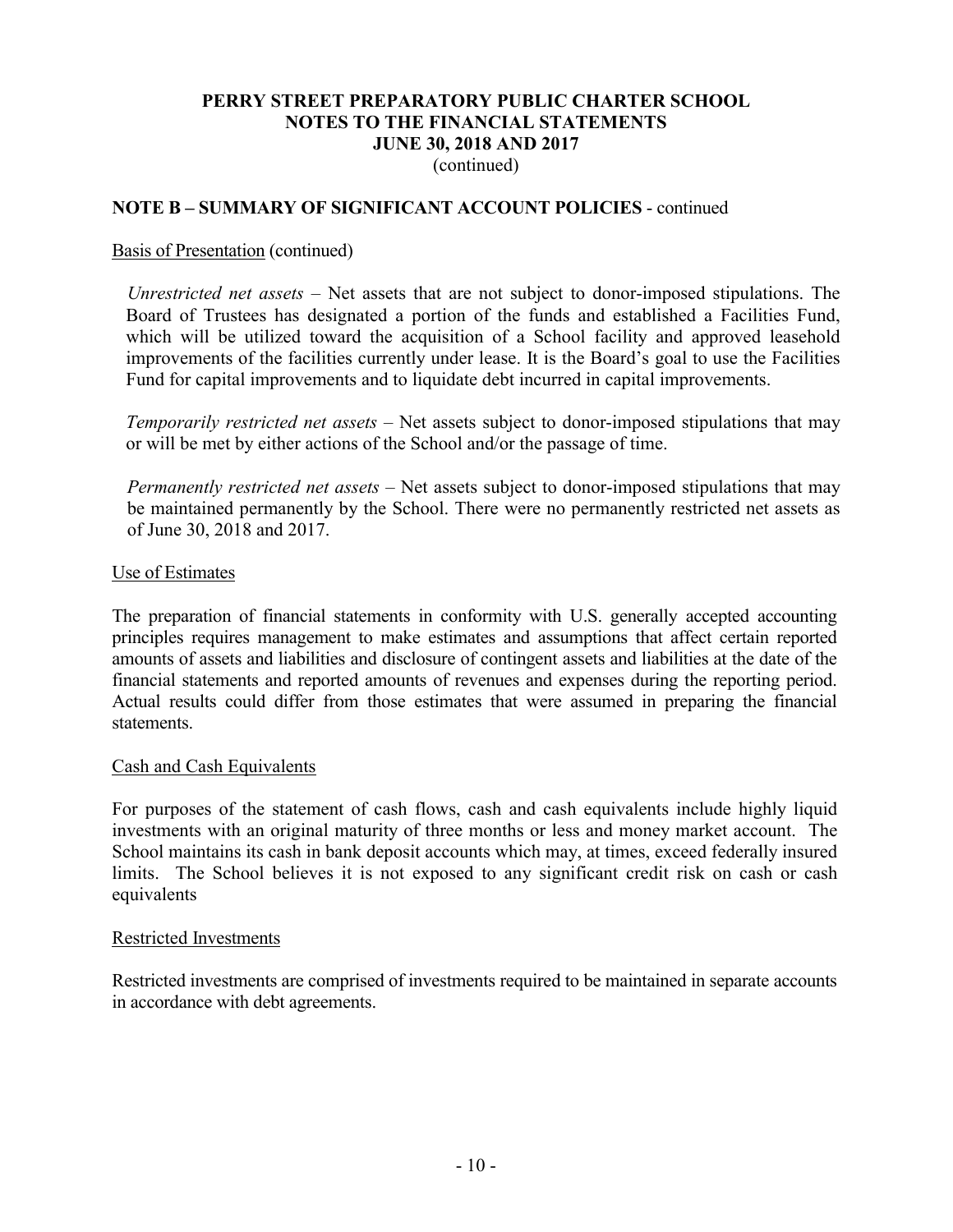(continued)

### **NOTE B – SUMMARY OF SIGNIFICANT ACCOUNTING POLICIES** - continued

### Property and Equipment

All acquisitions of property and equipment in excess of \$1,000 and all expenditures for repairs, maintenance, and betterments that materially prolong the useful lives of assets are capitalized. Property and equipment acquired are recorded at cost or, if donated, at the approximate fair value at the time of donation. Depreciation is computed using the straight-line method over the estimated useful lives of the assets, which range from 3 to 10 years.

Leasehold improvements are amortized over the term of the lease or useful life of the asset, whichever is shorter. Maintenance and repairs which do not improve or extend the life of the respective asset are charged to expense when incurred.

### Investments

The School reports its investments at fair value, and any net appreciation and depreciation in fair value and investment income are recorded in the statement of activities as a change in unrestricted net assets, unless their use is restricted by explicit donor-imposed stipulations or by law.

### Debt Issuance Costs

Costs incurred for the issuance of debt have been capitalized and are reported in the statement of financial position as a direct deduction from the related debt liability. Debt issuance costs are amortized as interest expense over the remaining period of the debt using the straight-line method, which approximates the effective interest method.

### Accounts and Grants Receivable

Accounts and grants receivable consist of unsecured amounts from public funding sources whose ability to pay are subject to appropriations. Accounts and grants receivable are reported net of the allowance for doubtful accounts, if any. The allowance for doubtful accounts, if any, is estimated based on historical collection trends, the age of outstanding receivable and existing economic conditions. If actual experience changes, revisions to the allowance may be necessary. As of June 30, 2018 and 2017, a significant portion of the receivables are due from governmental agencies. Due to the nature of funding from the federal government and the District of Columbia, management believes that all receivables will be collected within one year or less. Therefore, no allowance for doubtful accounts has been recorded.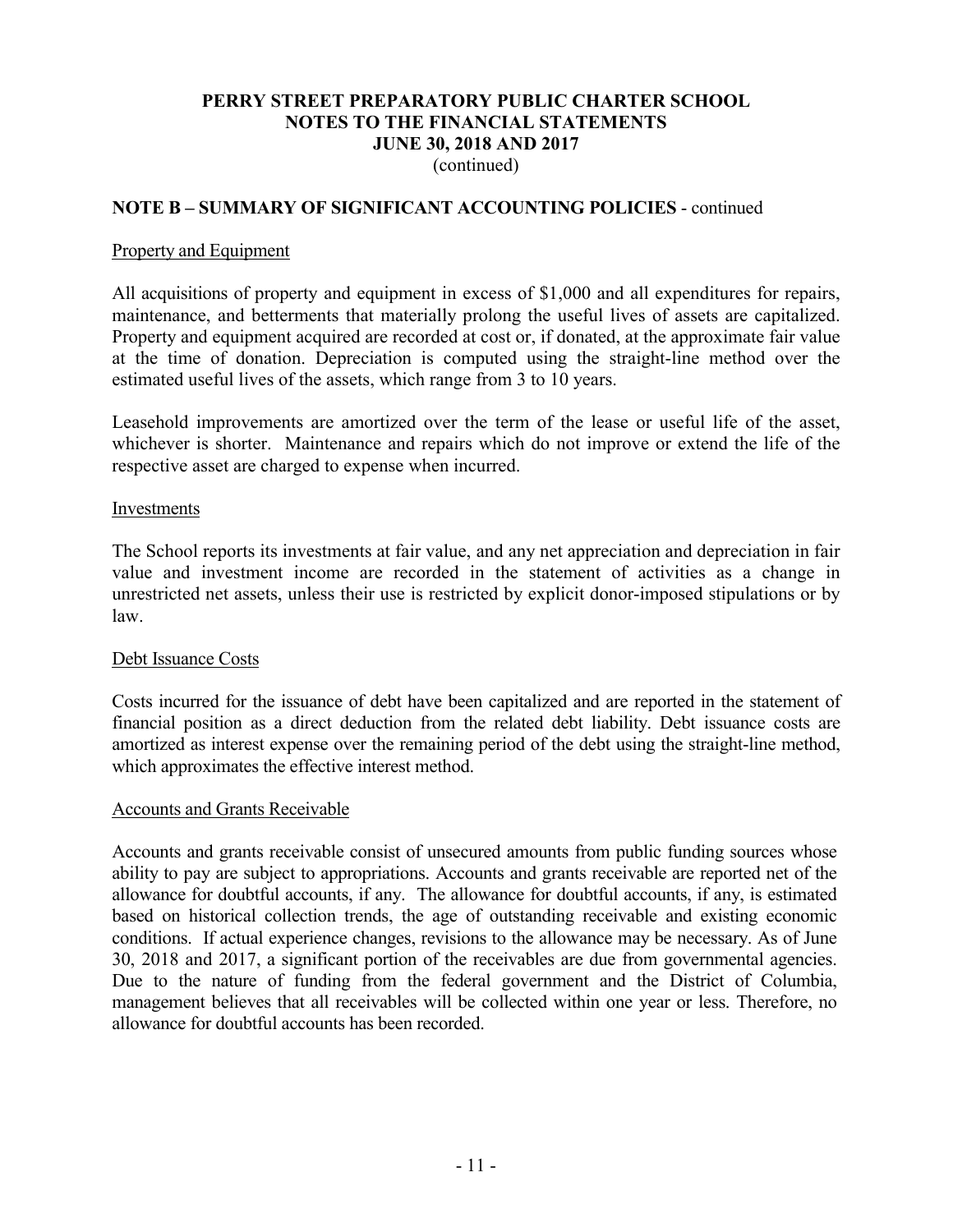(continued)

### **NOTE B – SUMMARY OF SIGNIFICANT ACCOUNTING POLICIES** - continued

### Deferred Rent

Under generally accepted accounting principles, all fixed rent increases are recognized on a straight-line basis over the term of the lease. The difference between this expense and the required lease payments is reflected as deferred rent in the accompanying statement of financial position.

### Deferred Revenue

Deferred revenue represents amounts received during the current fiscal year and deferred until the following fiscal year for recognition.

### Per Pupil Appropriations

Deferred revenue result from per pupil appropriated revenue and other income received in the current fiscal year and deferred until the next fiscal year in which the service is provided. Per pupil appropriated revenue is recognized during the period for which the associated educational services are provided. Per pupil appropriated revenue includes \$1,789,289 and \$1,259,677 for the years ended June 30, 2018 and 2017, respectively, for enhancements, such as special education, English language learners, and at risk students.

### Activity Fees

Activity fees are recognized at the time of the activity. This revenue is amounts collected from students from, but not restricted to, field trips, camps and other school related activities.

### Federal Entitlements and Grants

Federal entitlements and grants revenues are received primarily from the District of Columbia Government. The grants are subject to audit by the grantor agencies. Such audits could result in a request for reimbursement by the agency for expenditures disallowed under the terms and conditions of the appropriate grantor. No provision for possible adjustment has been made in the accompanying financial statements because, in the opinion of management, such adjustment, if any, would not have a material effect on the financial statements.

### Functional Expenses

The costs of providing the School's various programs and supporting services have been summarized on a functional basis in the accompanying statements of activities. Accordingly, certain costs have been allocated among the programs, fundraising and supporting services benefited.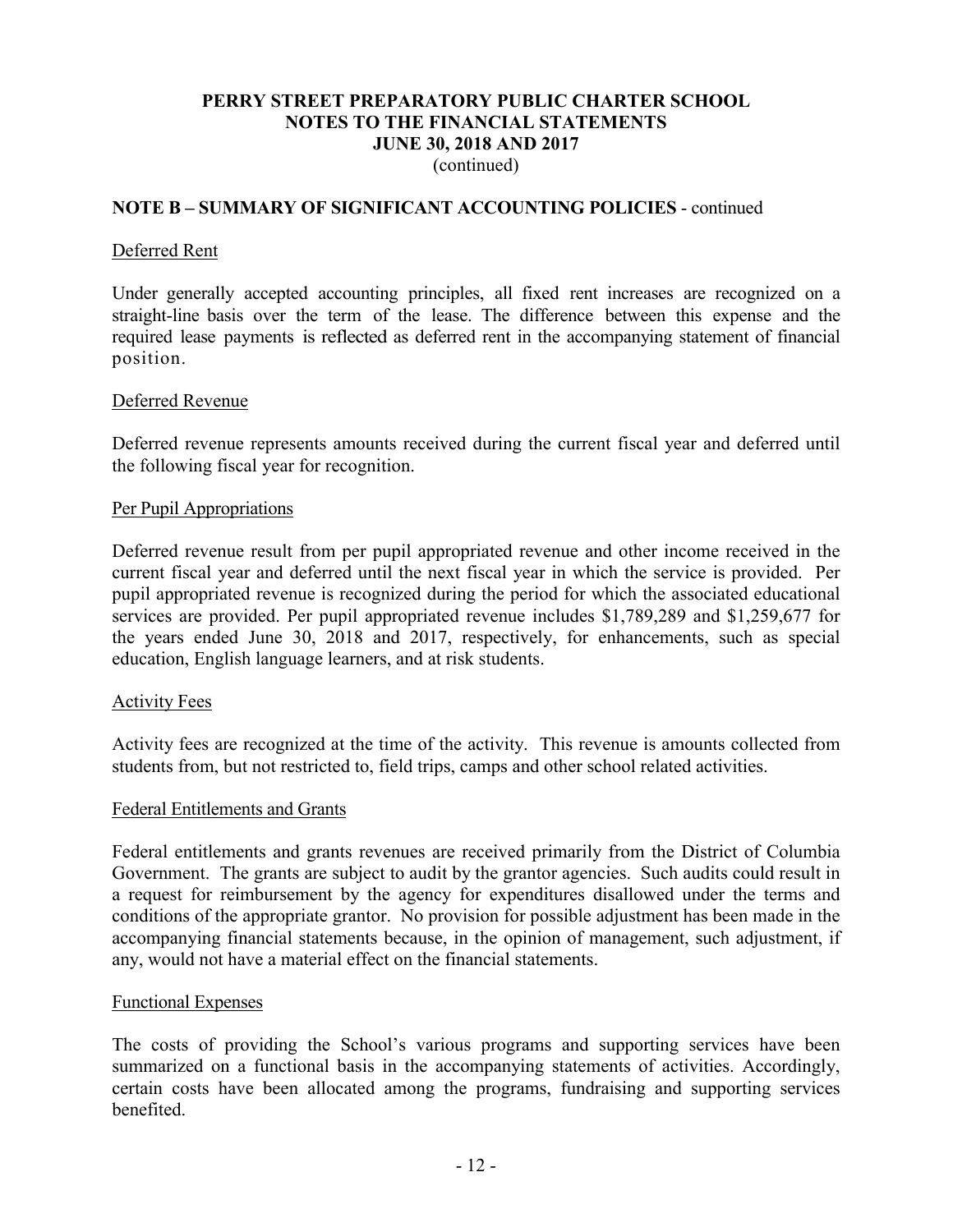(continued)

## **NOTE B – SUMMARY OF SIGNIFICANT ACCOUNTING POLICIES** - continued

### Donated Services and Materials

Donated materials are recorded at fair market value at the date of donation. Donated services are recognized at their fair value if the service requires specialized skills and the services would typically need to be purchased, if not donated. Contributed services and promises to give services that do not meet the above criteria are not recognized. The School received donated legal services in the amount of \$14,140 and \$29,706 for the years ended June 30, 2018 and 2017, respectively.

### Insurance Reimbursements

During 2017, the School received \$91,433 from insurance claims due to water damage to the property. As of June 30, 2017, the property damage claims have been settled in full.

### Reclassifications

Certain amounts for the year ended June 30, 2017 have been reclassified to conform to the current year presentation. The reclassification had no effect on the previously reported net assets or change in net assets.

# **NOTE C – INCOME TAXES**

The School is a  $501(c)(3)$  tax exempt organization under Section  $501(a)$  of the Internal Revenue Code. The School is, however, subject to tax on business income unrelated to its exempt purpose. The School is also exempt from the District of Columbia sales and property taxes. The School files information returns as required.

The School believes that it has appropriate support for any tax positions taken, and as such, does not have any uncertain tax positions that are material to the financial statements or that would have an effect on its tax-exempt status. There are no unrecognized tax benefits or liabilities that need to be recorded.

The School's information tax returns are subject to examination by the Internal Revenue Service ("IRS") for a period of three years from the date they were filed, except under certain circumstances. The Form 990 information returns for the years 2014 through 2016 are open for a tax examination by the IRS, although no request has been made as of the date of these financial statements.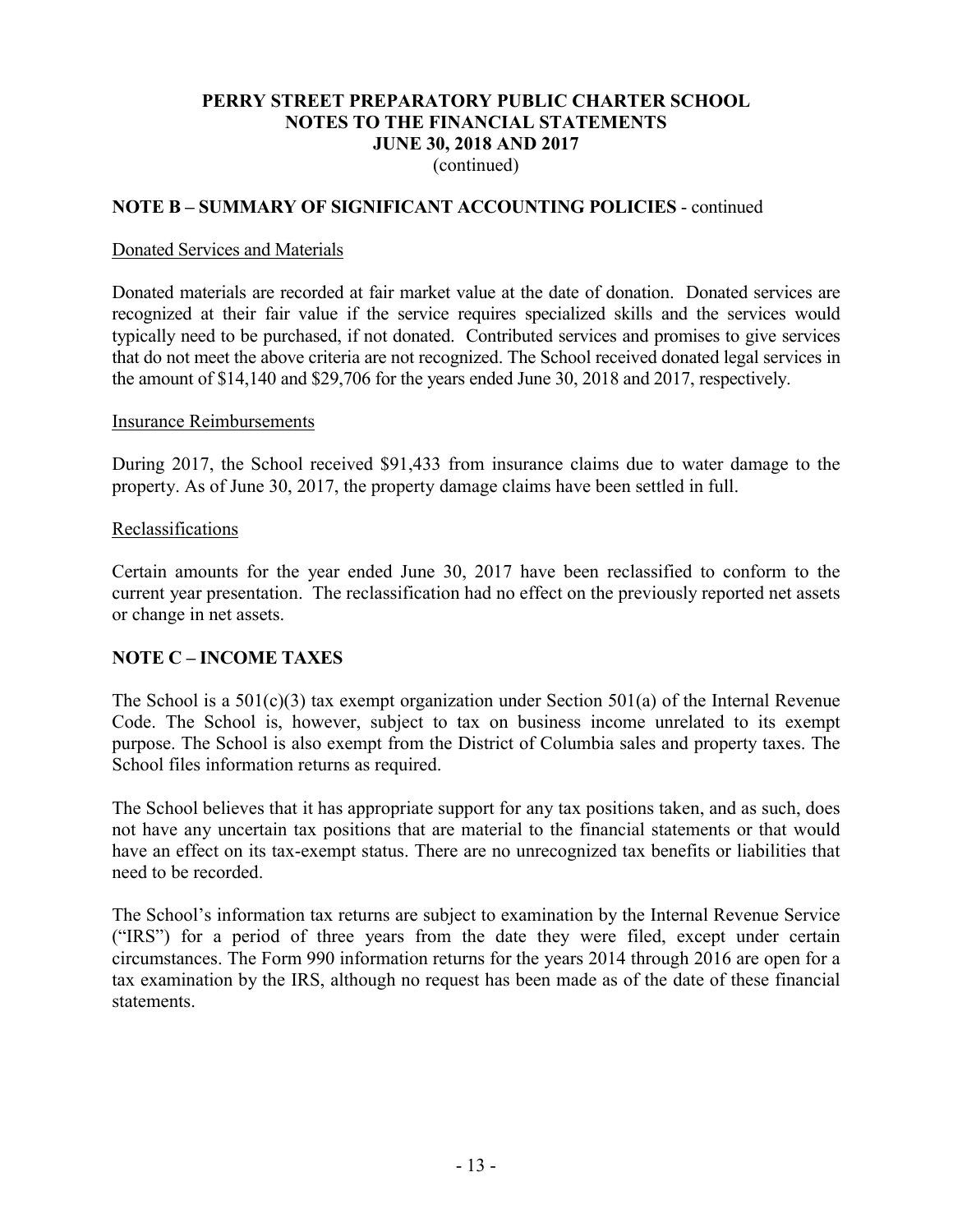(continued)

### **NOTE D – PROPERTY AND EQUIPMENT**

The following is a summary of property and equipment as of June 30:

|                               | 2018         | 2017          |
|-------------------------------|--------------|---------------|
|                               |              |               |
| Leasehold improvements        | \$17,005,849 | \$17,031,830  |
| Leased equipment              | 2,380        | 107,897       |
| Computers                     | 135,711      | 2,750,139     |
| Resource materials            | 103,373      | 1,478,583     |
| Furniture and fixtures        | 64,617       | 835,268       |
|                               | 17,311,930   | 22, 203, 717  |
| Less accumulated depreciation | (5,295,784)  | (9, 458, 871) |
| Property and Equipment, Net   | 12,016,146   | \$12,744,846  |

Depreciation expense totaled \$839,006 and \$1,012,706, for the years ended June 30, 2018 and 2017, respectively.

In August 2013, the School leased copiers with a recorded cost basis of \$267,718. Accumulated amortization on leased equipment of June 30, 2018 and 2017, was \$0 and \$59,290, respectively. This equipment was returned on July 31, 2017.

### **NOTE E – INVESTMENTS AND FAIR MARKET VALUE MEASUREMENTS**

Current accounting standards establish a fair value hierarchy for valuation inputs. The hierarchy prioritizes the inputs into three levels based on the extent to which inputs used in measuring fair value are observable in the market. Each fair value measurement is reported in one of three levels, which is determined by the lowest level input that is significant to the fair value measurement in its entirety. The three levels of the fair value hierarchy are described as follows:

- *Level 1* Inputs are based on unadjusted quoted prices for identical assets traded in active markets that the School has the ability to access.
- *Level 2* Inputs are based upon quoted prices for similar assets in active markets, quoted prices for identical or similar assets in inactive markets, or model based valuation techniques for which all significant assumptions are observable in the market or can be corroborated by observable market data.
- *Level 3* Inputs are unobservable and significant to the fair value measurement. There were no Level 3 inputs for any assets held by the School at June 30, 2018 and 2017.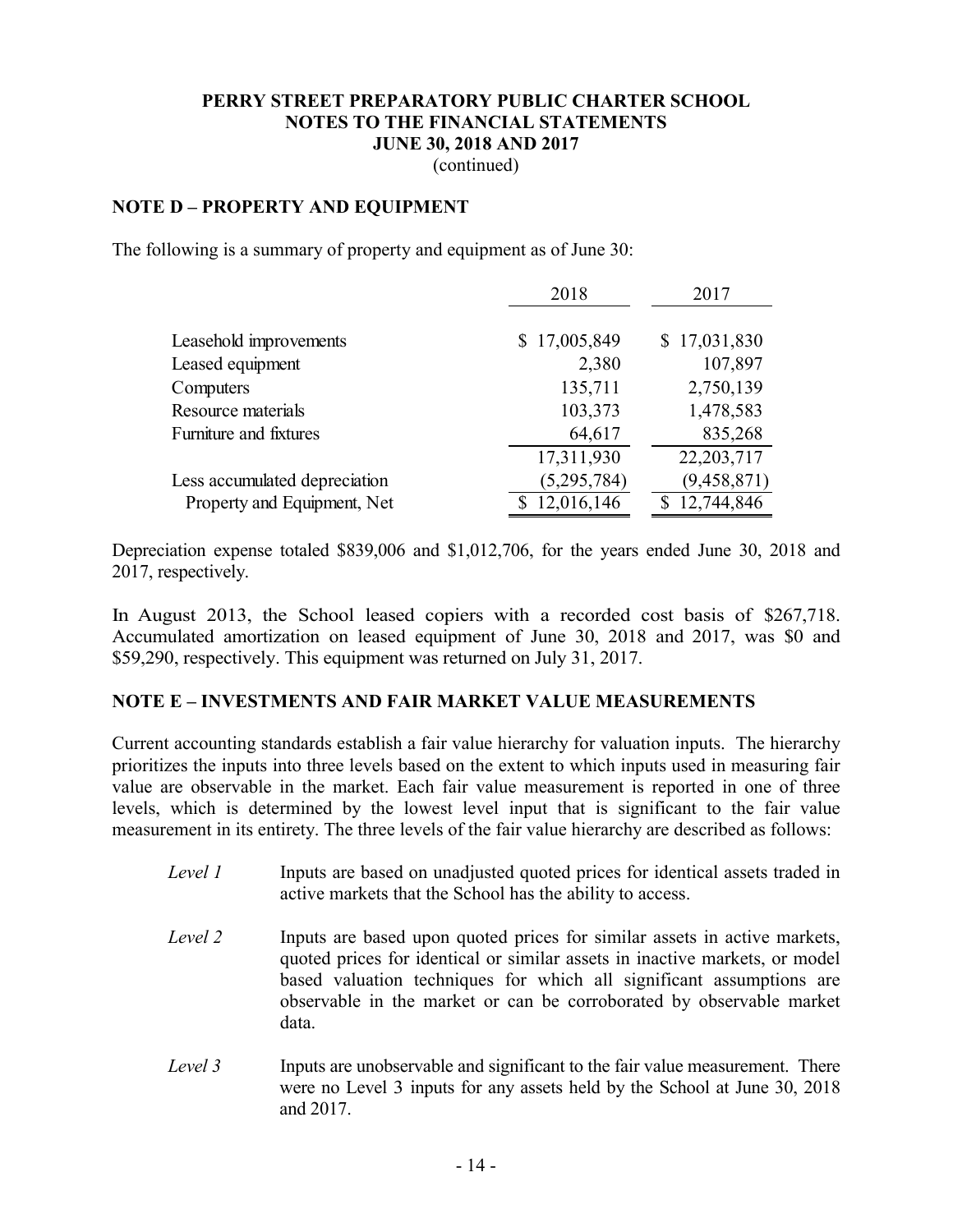(continued)

### **NOTE E – INVESTMENTS AND FAIR MARKET VALUE MEASUREMENTS –** continued

The School's money market funds are publicly traded on the New York Stock Exchange and are considered Level 1 items. The U.S. treasury obligations, reported at cost, are restricted and held by the Trustee for the bonds. These securities are State and Local Government Series securities, issued specifically to be held privately and therefore not traded in the public market. These are issued as time deposits and are reported at cost. U.S. Treasury obligations are reported at cost. Federal mortgage-backed securities are priced based on based on their stated interest rates and quality ratings. The interest and quality ratings are observable at commonly quoted intervals for the full term of the instruments and are, therefore, considered Level 2 items.

The following table presents the School's fair value hierarchy for investments measured at fair value as on a recurring basis of June 30, 2018:

|                                 | Level 1       | Level 2 | Level 3 | Total         |
|---------------------------------|---------------|---------|---------|---------------|
| Investments at fair value:      |               |         |         |               |
| Cash                            | 361,636<br>\$ | \$      | \$      | 361,636<br>\$ |
| Money market funds              | 6,237,922     |         |         | 6,237,922     |
| Federal mortgage-backed         |               |         |         |               |
| securities                      |               | 12,399  |         | 12,399        |
| Total Investments at Fair Value | \$6,599,558   | 12,399  | \$      | \$6,611,957   |
|                                 |               |         |         |               |
| Investments at cost:            |               |         |         |               |
| U.S. treasury obligations       |               |         |         | 841,667       |
| Cash                            |               |         |         | 137,238       |
| <b>Total Investments</b>        |               |         |         | \$7,590,862   |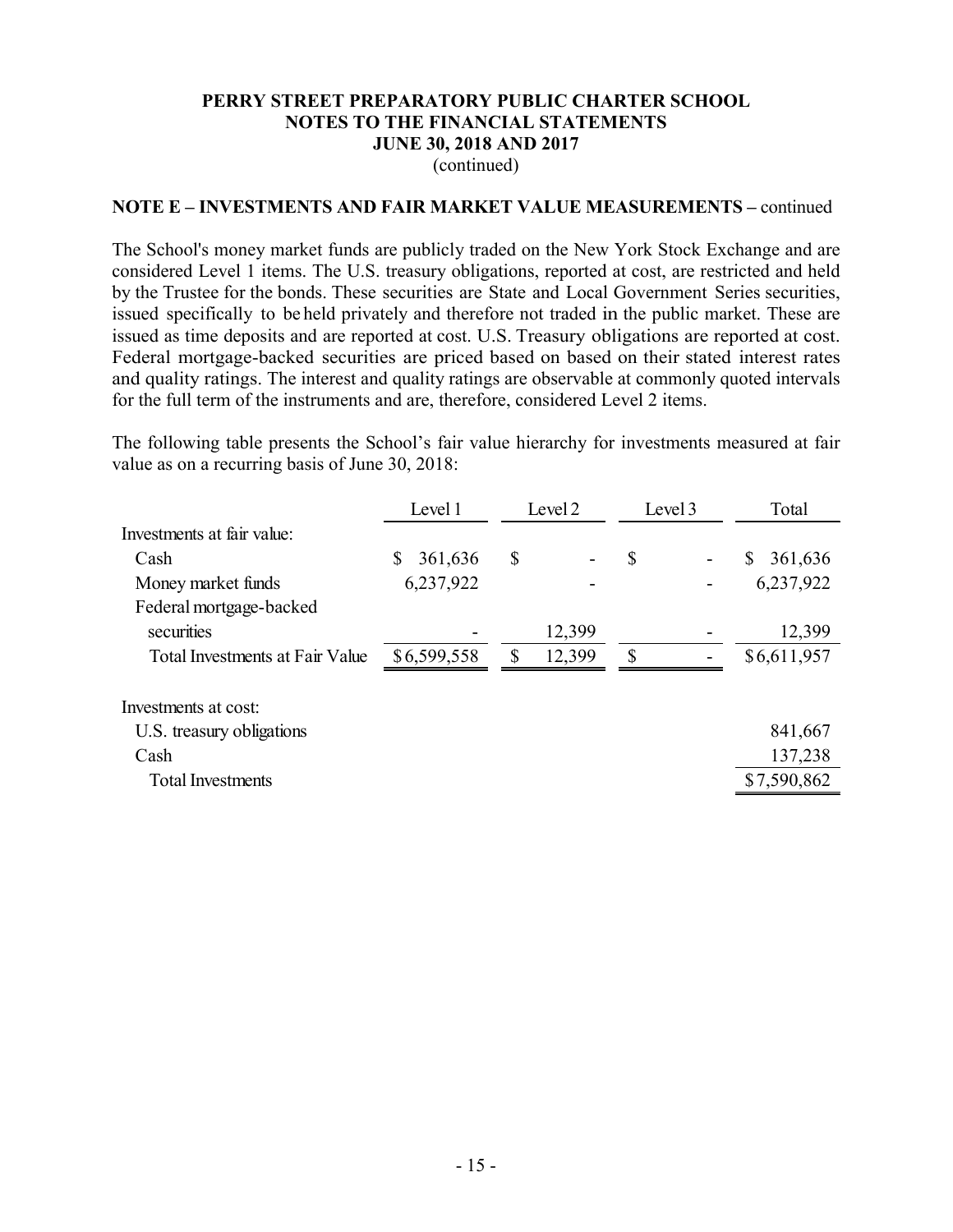(continued)

### **NOTE E – INVESTMENTS AND FAIR MARKET VALUE MEASUREMENTS –** continued

The following table presents the School's fair value hierarchy for investments measured at fair value as on a recurring basis of June 30, 2017:

|                                        | Level 1     |              | Level 2 |    | Level 3 | Total        |
|----------------------------------------|-------------|--------------|---------|----|---------|--------------|
| Investments at fair value:             |             |              |         |    |         |              |
| Cash                                   | 354,460     | $\mathbb{S}$ |         | \$ |         | 354,460<br>S |
| Money market funds                     | 5,402,601   |              |         |    |         | 5,402,601    |
| Federal mortgage-backed                |             |              |         |    |         |              |
| securities                             |             |              | 16,628  |    |         | 16,628       |
| <b>Total Investments at Fair Value</b> | \$5,757,061 | -S           | 16,628  | S  |         | \$5,773,689  |
| Investments at cost:                   |             |              |         |    |         |              |
| U.S. treasury obligations              |             |              |         |    |         | 841,667      |
| Cash                                   |             |              |         |    |         | 137,309      |
| <b>Total Investments</b>               |             |              |         |    |         | \$6,752,665  |

The preceding valuation methods may produce a fair value calculation that may not be indicative of net realizable value or reflective of future fair values. Furthermore, although the School's management believes its valuation methods are appropriate and consistent with other market participants, the use of different methodologies or assumptions to determine the fair value of certain financial instruments could result in a different fair value measurement at the reporting date.

Investment securities are exposed to various risks, such as interest rate, market and credit risks. Due to the level of risk associated with certain investment securities, it is at least reasonably possible that changes in the values of investment securities will occur in the near term and that such change could materially affect the amounts reported in the statement of financial position.

# **NOTE F – BONDS PAYABLE**

In May 2010, the District of Columbia issued and sold qualified school construction revenue bonds (Hyde Leadership Public Charter School of Washington, D.C., Inc. Issue, Series 2010) ("the Bonds"), totaling \$12,625,000 for a period of 16 years and maturing in May 2026, to Eagle Bank, the proceeds of which were loaned to the School by the District of Columbia government and were used to finance the building improvements and related capital expenditures at 1800 Perry Street, NE, Washington, D.C. During the construction period, draw requests were reviewed by a third-party project engineer contracted by the financial institution at the School's expense and advanced to the School's operating bank account as approved.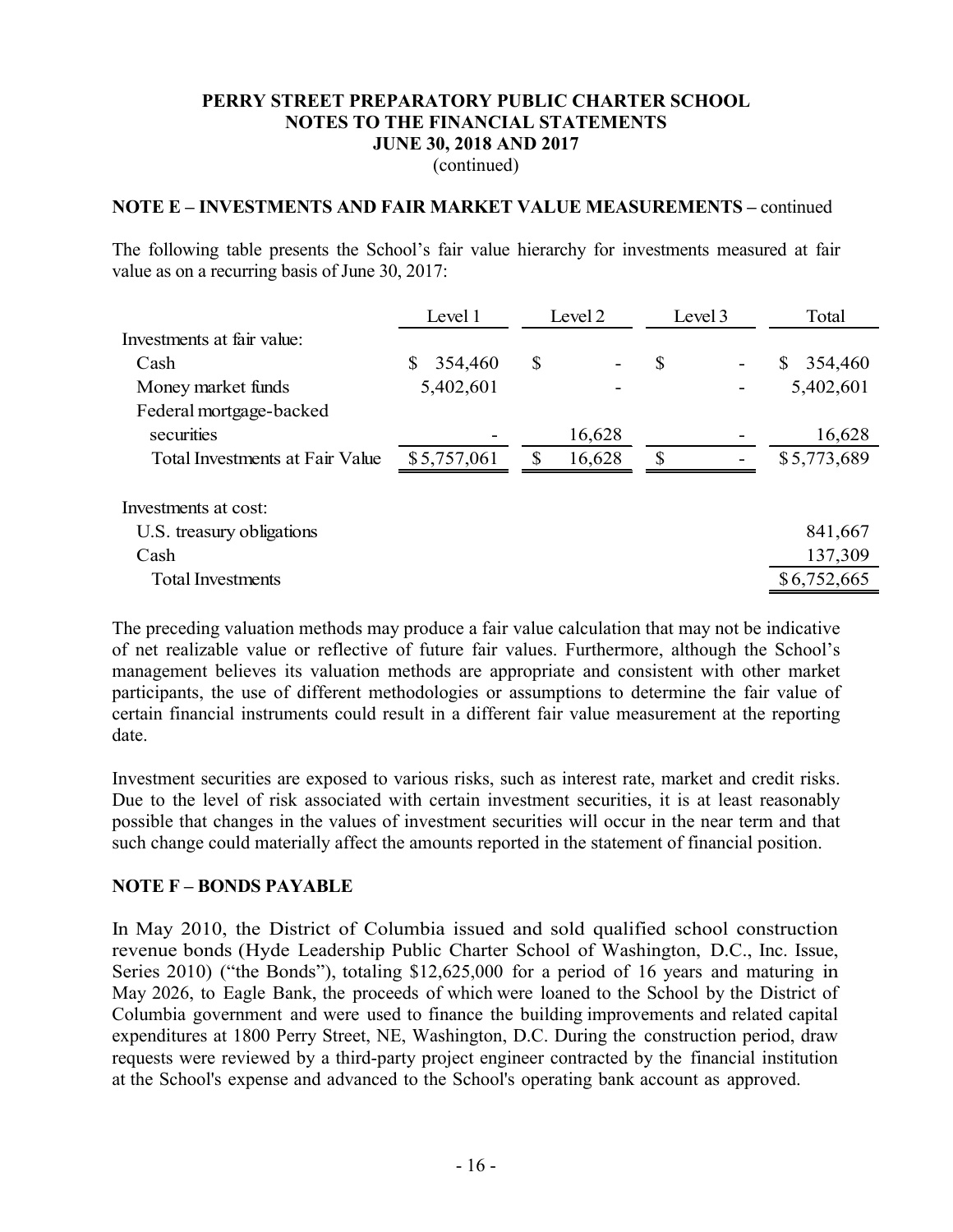(continued)

### **NOTE F – BONDS PAYABLE** – continued

Beginning on November 1, 2010, the School is required to make deposits into a sinking fund, which are to be used for redemption of the principal by the maturity date. The sinking fund will be invested in a money market or business savings account with a fixed rate of 2% for five years. Thereafter, the interest rate will adjust to the then prevailing five-year certificate of deposit interest rate of the financial institution at the call date of the Bonds. The financial institution has the ability to call the Bonds as a wholefor prepayment after 60 months and 120 months, following the initial Bond closing date, upon six continued months' notice. The first call date was November 1, 2014. The Bonds were not called by Eagle Bank.

The Bonds are secured by (1) a first leasehold deed of trust on the property at 1800 Perry Street, NE; (2) the School's \$350,000 deposit account with a financial institution; (3) a \$600,000 guaranty provided by America's Charter School Corporation, a subsidiary of Building Hope; (4) a \$1,000,000 guaranty provided by the Office of the State Superintendent of Education (OSSE) for four years from the date of closing; (5) a first priority Uniform Commercial Code (UCC) lien on all of the School's tangible assets, including all equipment and fixtures located on the real estate collateral; (6) a pledge of all net revenue, including, but not limited to, the School's facilities allowance, the District of Columbia Public Charter School Board's per-pupil-quarterly funding and all future non-designated philanthropic pledges; (7) construction documents and materials; (8) an assignment of the lease between the School and the District of Columbia Office of Property Management for the property; (9) a pledge of a debt service reserve fund held by Eagle Bank equal to no less than 12 months of senior debt service in the amount of \$841,667, funded by a source acceptable to the bank; and (10) the full balance of the sinking fund. The interest rate is calculated at each put date at the prevailing Five-Year Treasury Constant Maturity Rate plus 4.25% less the tax creditrate.

On June 30, 2015, the Bond agreement was modified and extended and the interest rate reset as of the put date on May 1, 2015 to 0.21% per annum until the next put date. In addition, the debt payable to Building Hope and OSSE by the School were paid in full on June 30, 2015 and related guarantees released. As of June 30, 2018 and 2017, the rate was 0 .21% and 0.21%, respectively. Interest is due monthly. The outstanding balance on the Bonds as of June 30, 2018 and 2017 is \$12,114,656, respectively. The maturity date of the Bonds is May 1, 2026.

The bonds have various covenants. The School must maintain a minimum debt service coverage ratio of 1.20 to 1:00 on an annual basis to be in good standing with the jurisdiction in which it is domiciled. As of June 30, 2018, the School had met the debt service coverage ratio minimum.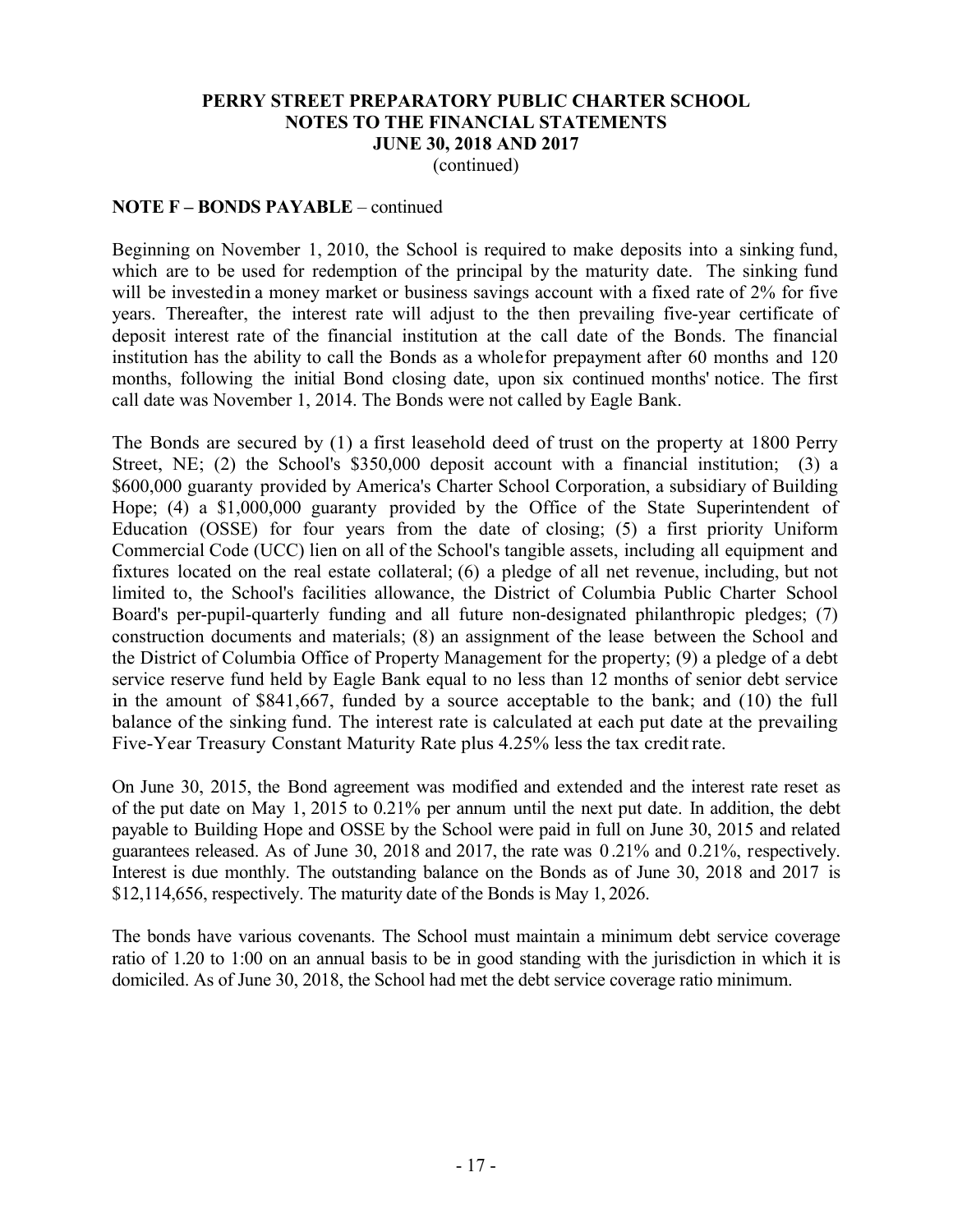(continued)

### **NOTE F – BONDS PAYABLE** – continued

The sinking fund payments on the revenue Bonds over the next five years and thereafter are as follows:

| 2019       | \$<br>810,160 |
|------------|---------------|
| 2020       | 810,160       |
| 2021       | 810,160       |
| 2022       | 810,160       |
| 2023       | 810,160       |
| Thereafter | 2,430,480     |
|            | 6,481,280     |

Long-term debt consisted of the following as of June 30:

|                                  | 2018         | 2017         |
|----------------------------------|--------------|--------------|
| Eagle bank loan due May 2026     | \$12,114,656 | \$12,114,656 |
| Less debt issuance costs, net of |              |              |
| accumulated amortization         | (463,769)    | (531, 942)   |
| <b>Total Long Term Debt</b>      | \$11,650,887 | \$11,582,714 |

Debt issuance costs and accumulated amortization are as follows as of June 30:

|                               | 2018 |                     | 2017        |  |
|-------------------------------|------|---------------------|-------------|--|
|                               |      |                     |             |  |
| Debt issuance costs           |      | $\frac{1,142,978}{$ | \$1,142,978 |  |
| Less accumulated amortization |      | (679,209)           | (611, 036)  |  |
| Debt Issuance Costs, Net      |      | 463,769             | 531,942     |  |

The total amortization expense for debt issuance costs for the years ending June 30, 2018 and 2017, totaled \$68,173 for each year.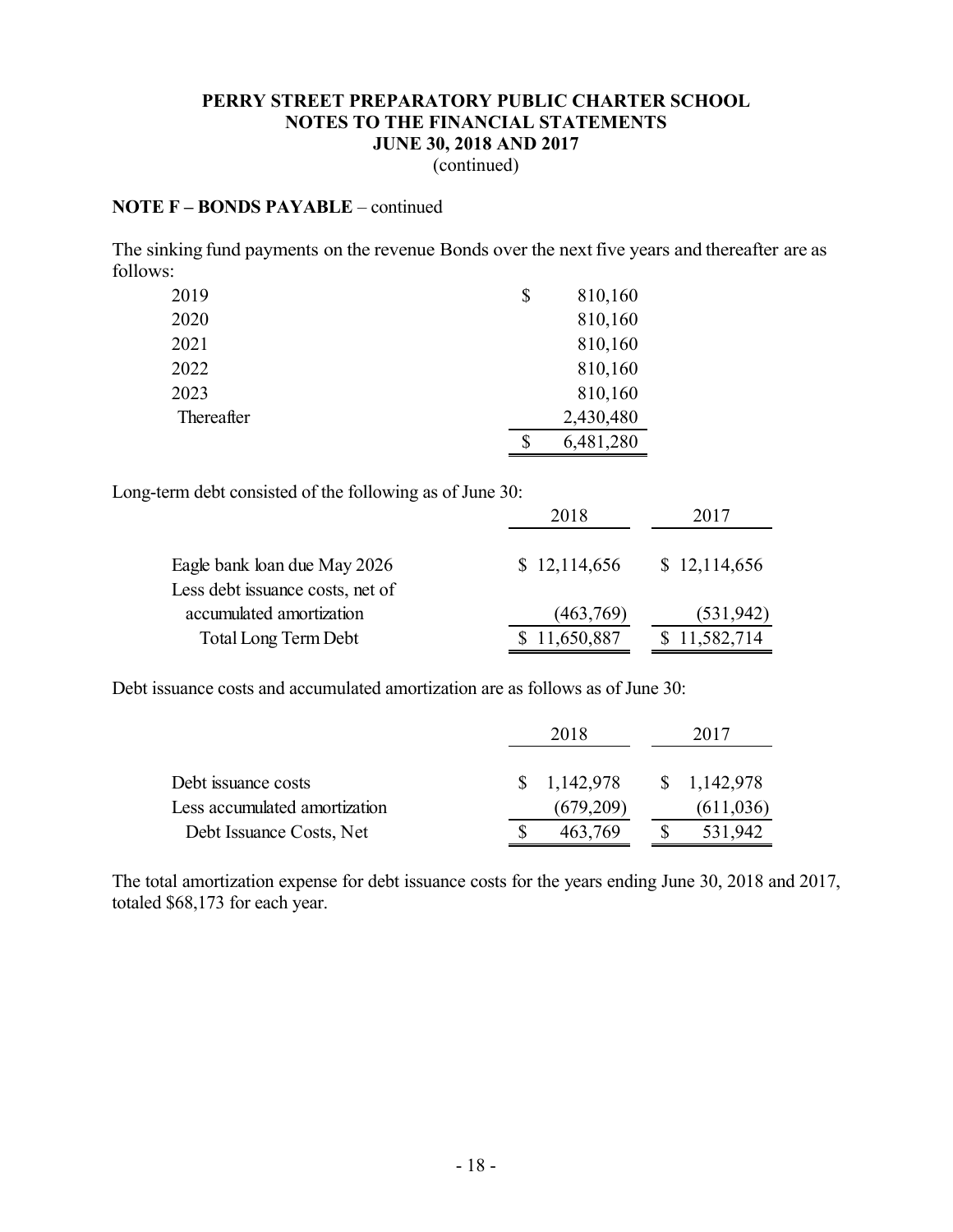(continued)

### **NOTE G – LEASE COMMITMENTS**

On May 13, 2010, the School entered into a non-cancelable operating lease agreement for its school space with the District of Columbia. The lease term is 25 years, subject to one extension of another 25 years, and has a monthly rental obligation of \$95,833, subject to adjustment and credit thereafter, as provided by the lease. The School is entitled to rent abatements equivalent to tenant improvements to the School facility on a dollar-for-dollar basis against the full amount of the base rent through the 15th year of the lease. The balance of the improvements abatement is amortized over the remaining life of the lease agreement. As of June 30, 2018 and 2017, the School incurred \$16,925,637 in improvements to the facility.

Rent expense totaled \$291,593 and \$291,593 for the years ended June 30, 2018 and 2017, respectively.

As of June 30, 2018, future minimum annual rental obligations of \$1,150,000 required under this lease for fiscal years 2018-2025 have been abated and future minimum rental payments thereafter total \$6,678,069.

On May 1, 2013, the School entered into a sublease agreement for a term of 21 years, expiring on July 31, 2034, for a portion of the School's building space. After April 1, 2018, the sub lessee may cancel the lease with one year written notice. Annual base rent is \$128,700; however, the rent is abated dollar-for-dollar for sub lessee improvements made up to \$4,000,000. Commencing June 1, 2025, any remaining balance of sub lessee's improvements abatement is amortized over the remaining life of the agreement on a straight-line basis.

On August 17, 2016, the School entered into a sublease agreement for a term of 3 years, expiring on August 31, 2019, for a portion of the School's building space. At any time after March 1, 2017, the sub-lessee may cancel the lease with ninety days written notice. Annual base rent is \$66,000. The sub-lessee defaulted on their payments during the year ended June 30, 2017 and was evicted with \$33,000 due to the School. The School deemed this amount as uncollectible. The School recognized \$20,700 as rental income from this sub-lease during the year ended June 30, 2017.

On June 17, 2016, the School entered into a sublease agreement for a term of 12 years, expiring on June 30, 2028, for a portion of the School's building space. At any time after June 30, 2018, the sub-lessee may cancel the lease with one year written notice. Annual base rent is \$288,840, paid quarterly. The sub-lessee was terminated as of June 30, 2018. For the years ended June 30, 2018 and 2017, the School has recognized \$366,840 and \$394,483, respectively, as rental income, including utilities, from this lessor.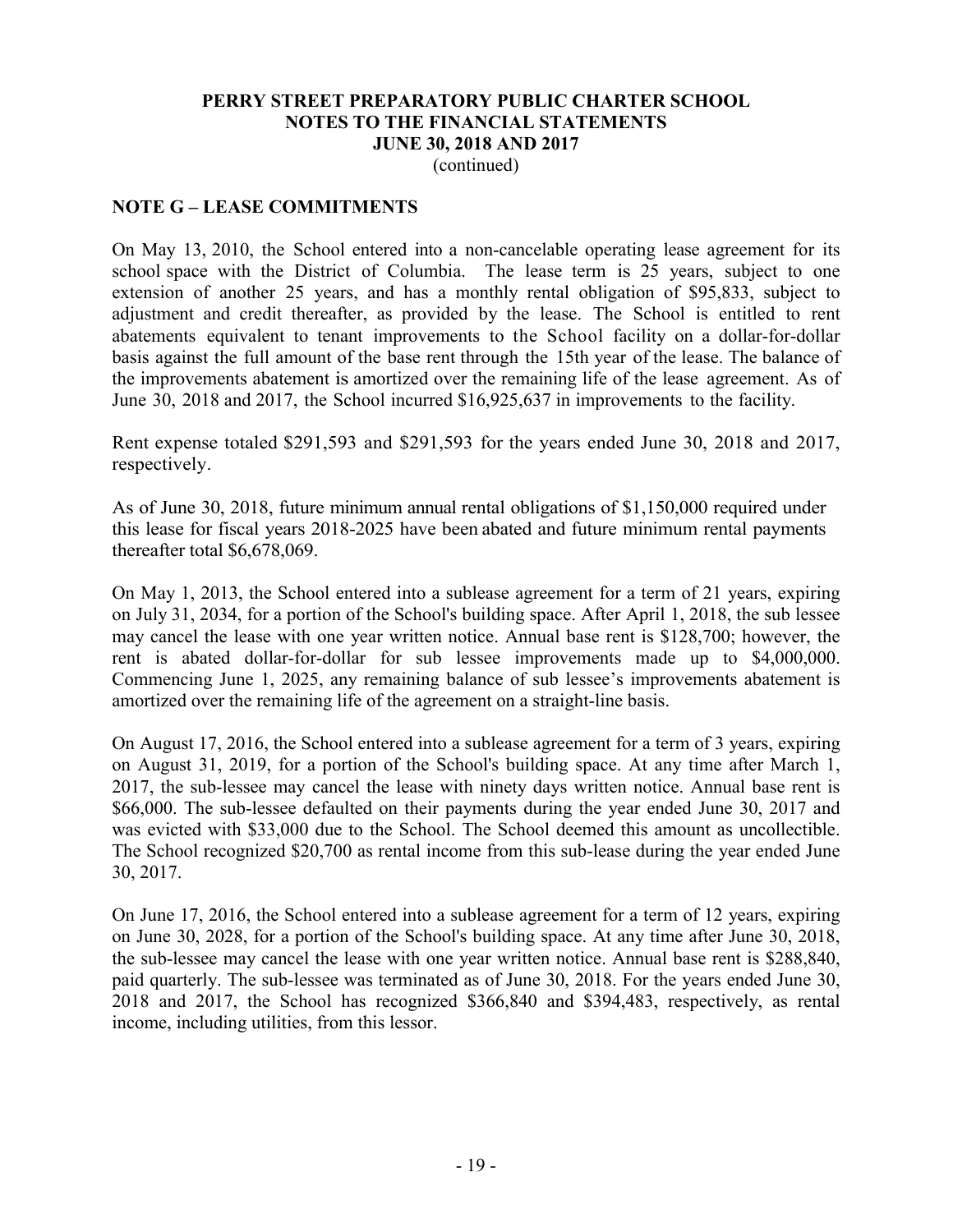(continued)

## **NOTE H – MANAGEMENT AGREEMENT**

Effective July 1, 2015, the School entered into a management agreement with AppleTree Institute for Education Innovation ("AppleTree"). The agreement contracts AppleTree to fully manage and operate the early education program for pre-school and pre-kindergarten children under the School's charter. Management of the early education program includes operating, marketing, and staffing the program. The initial term of the agreement is effective for five years, and scheduled to terminate June 30, 2020. If adequate yearly progress has been achieved per evaluations, the term of the agreement may be automatically extended for an additional five-year period, unless either party gives notice of at least 120 days prior to expiration.

The School is responsible for all costs associated with operating the early education program. The School is to compensate AppleTree a management fee equal to the per-pupil funding the School receives for its enrolled pre-K3 and pre-K4 student population and other fees received specific to the early education program, such as special education, English language learners, at-risk population, and summer school revenue received. Management fees incurred under the agreement for the years ended June 30, 2018 and 2017 was \$1,434,134 and \$1,201,580, respectively.

# **NOTE I – COMMITMENTS AND CONTINGENT LIABILITIES**

The School receives revenue from government grants and contracts that are subject to inspection and audit by the appropriate funding agency. The purpose is to determine whether program funds were used in accordance with their respective guidelines and regulations. The potential exists for disallowance of previously funded program costs. The school is of the opinion that disallowance, if any, arising from such audits will not have a material effect on the financial statements. The School has no provisions for the possible disallowance of program costs on its financial statements.

On November 5, 2015, the School executed an amendment to its existing contract with TenSquare, LLC. Under the amended agreement, TenSquare, LLC will provide strategic intervention and support services to the School for a fixed fee of \$2,000,000, payable in monthly installments of \$41,666 beginning in July 2015 and ending in June 2019. For the years ended June 30, 2018 and 2017, the amount expensed under this contract totaled \$500,004, and \$497,592, respectively, and is included in the statements of activities.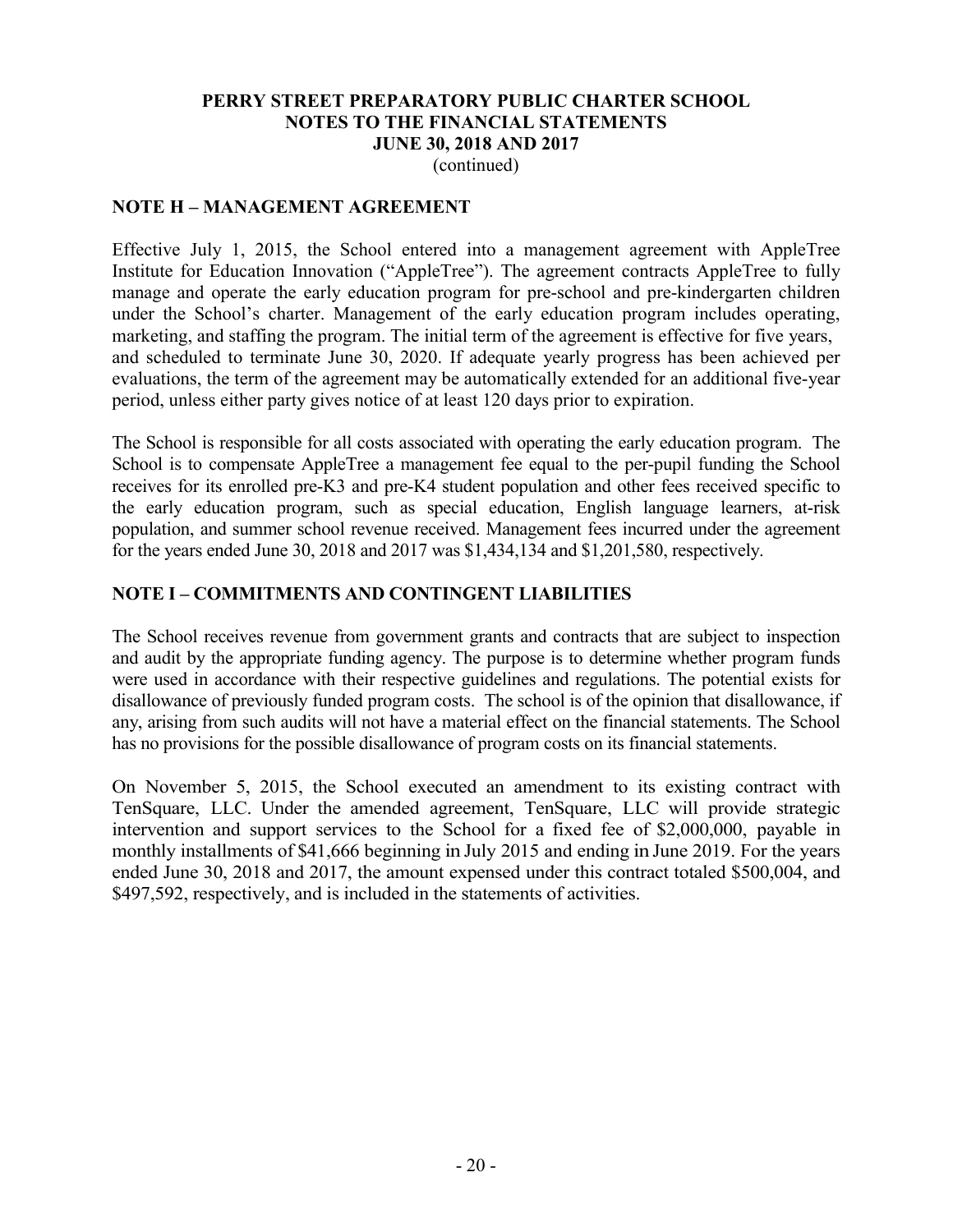(continued)

## **NOTE J – TEMPORARILY RESTRICTED NET ASSETS**

Temporarily restricted net assets at June 30, 2018 and 2017 were designated as follows:

|                           | 2018 |         | 2017    |  |
|---------------------------|------|---------|---------|--|
| Legal counseling services | \$   | 222,805 | 250,655 |  |
| Athletic                  |      | 17,277  | 17,277  |  |
| Parent engagement funds   |      | 8,619   | 8,619   |  |
| Total                     |      | 248,701 | 276,551 |  |

### **NOTE K – CONCENTRATION OF RISK**

The School is supported primarily by local and federal appropriations and grants. For the years ended June 30, 2018 and 2017, 94% and 92%, respectively, of the total revenue was provided by one local government agency. Reduction of this source of support would have a significant impact on the School's programs and activities. Geographical area of clients served is predominantly Ward 5 of the District of Columbia.

As of June 30, 2018 and 2017, the School had cash that exceeded federally insured limits by approximately \$2,070,000 and \$1,320,000, respectively. Management has evaluated the financial institutions and does not believe it is exposed to any significant credit risk.

### **NOTE L – PENSION PLAN**

The School participates in the Teachers Insurance and Annuity Association-College Retirement Equities Fund ("TIAA-CREF") and the Supplemental Retirement Annuities ("SRA") plans. Both of these plans qualify as defined contribution retirement plans under Section 403(b) of the Internal Revenue Code ("IRC") and allow eligible employees to participate inthese plans.

Employees participating in the TIAA-CREF plan may elect to contribute up to a maximum of 5% of their gross salary. The School provides a dollar-for-dollar match up to the 5% limit. Employees participating in the SRA plan may elect to contribute up to a maximum of 11% of their gross salary (which includes any of the employee's TIAA-CREF contributions). There is no matching contribution associated with this plan.

For the years ended June 30, 2018 and 2017, pension expense totaled \$31,709 and \$34,116, respectively.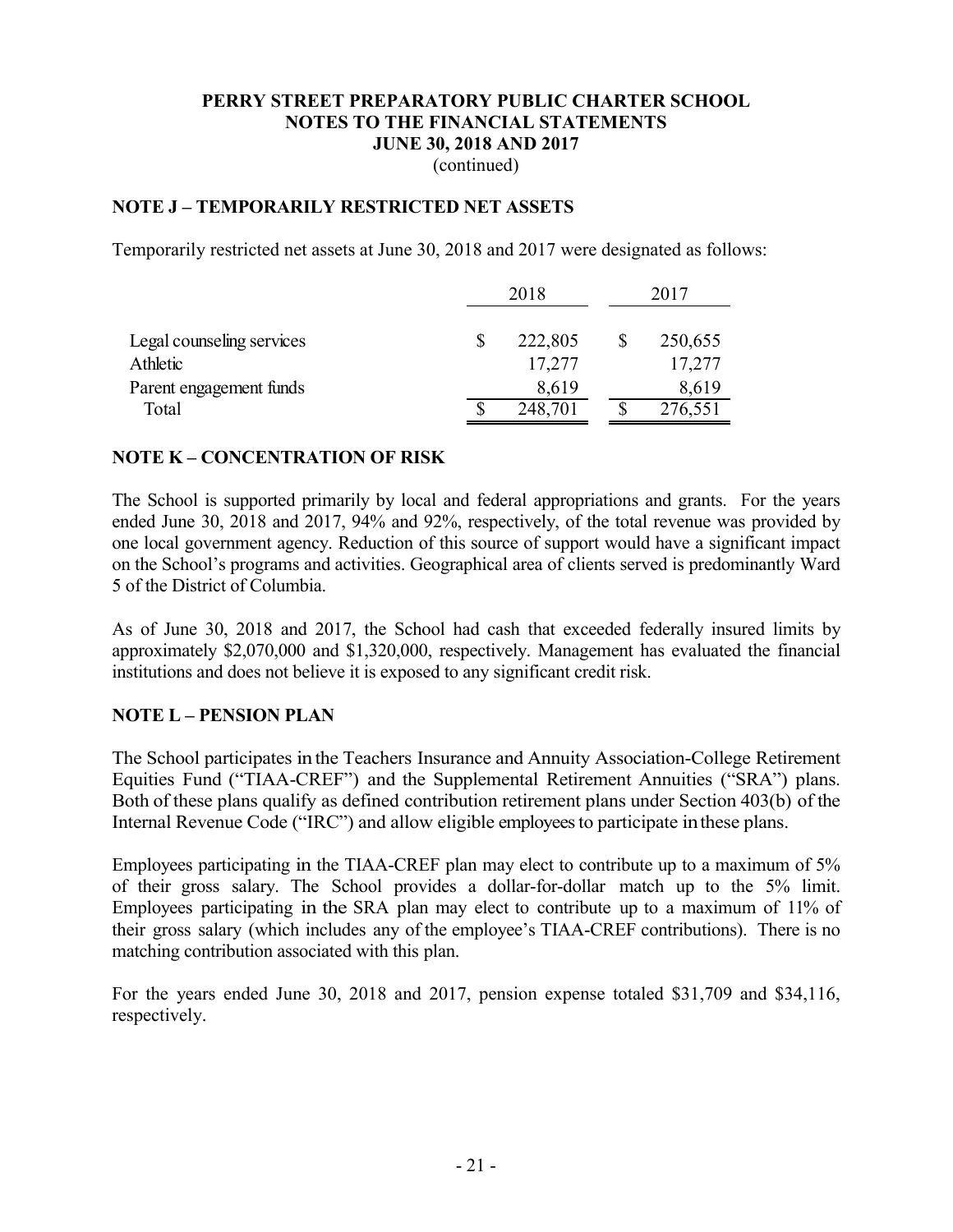(continued)

### **NOTE M – SUBSEQUENT EVENTS**

In preparing these financial statements, the School's management has evaluated events and transactions for potential recognition or disclosure through November 16, 2018, the date the financial statements were available to be issued. There were no additional events or transactions that were discovered during the evaluation that required further recognition and disclosure.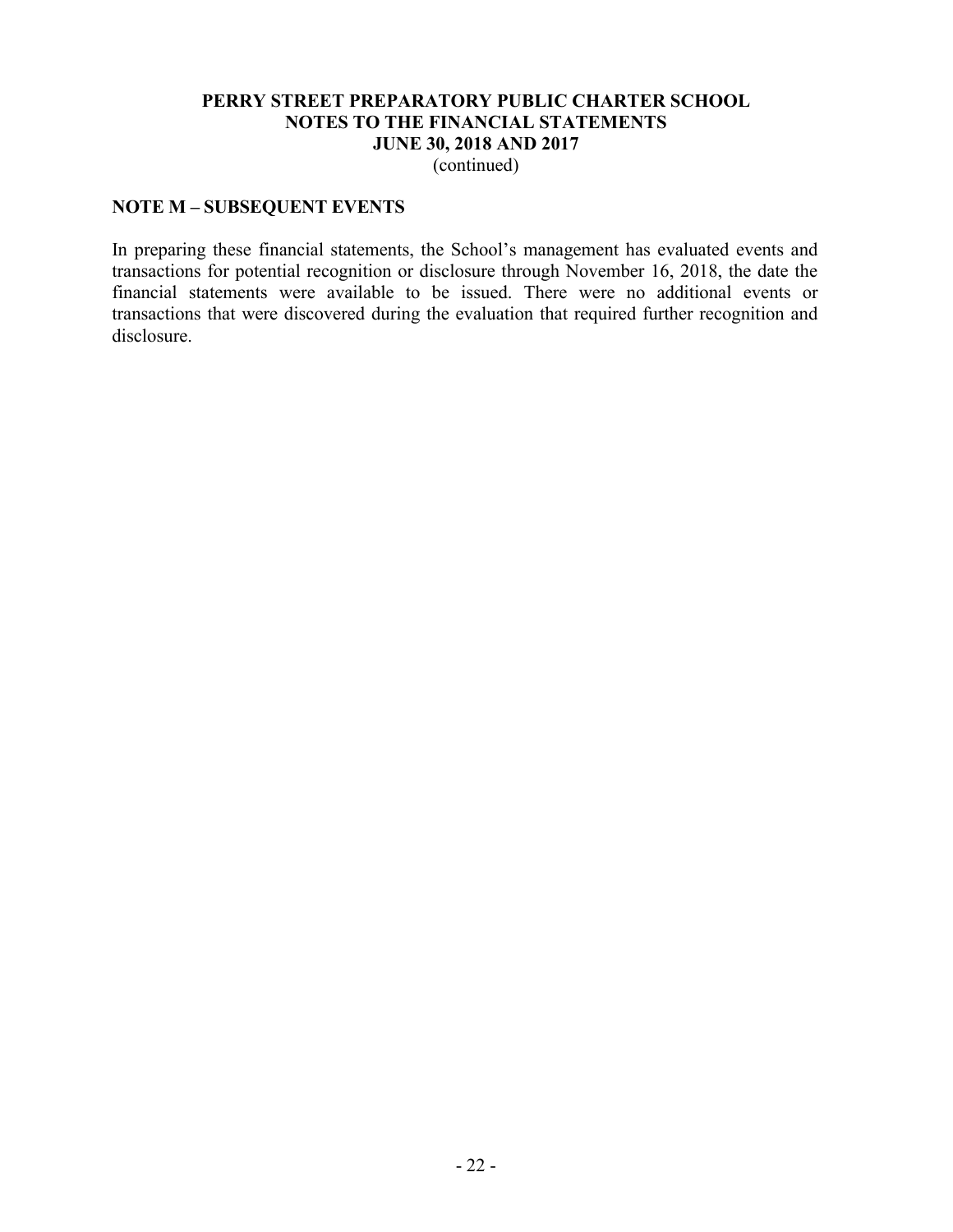

# **INDEPENDENT AUDITOR'S REPORT ON INTERNAL CONTROL OVER FINANCIAL REPORTING AND ON COMPLIANCE AND OTHER MATTERS BASED ON AN AUDIT OF FINANCIAL STATEMENTS PERFORMED IN ACCORDANCE WITH** *GOVERNMENT AUDITING STANDARDS*

The Board of Trustees Perry Street Preparatory Public Charter School

Washington, DC

We have audited, in accordance with the auditing standards generally accepted in the United States of America and the standards applicable to financial audits contained in *Government Auditing Standards* issued by the Comptroller General of the United States, the financial statements of Perry Street Preparatory Public Charter School, (a non-profit organization) (the "School"), which comprise the statement of financial position as of June 30, 2018, and the related statements of activities, functional expenses, and cash flows for the year then ended, and the related notes to the financial statements, and have issued our report thereon dated November 16, 2018.

### **Internal Control over Financial Reporting**

In planning and performing our audit of the financial statements, we considered the School's internal control over financial reporting (internal control) to determine the audit procedures that are appropriate in the circumstances for the purpose of expressing our opinion on the financial statements, but not for the purpose of expressing an opinion on the effectiveness of the School's internal control. Accordingly, we do not express an opinion on the effectiveness of the School's internal control.

A *deficiency in internal control* exists when the design or operation of a control does not allow management or employees, in the normal course of performing their assigned functions, to prevent, or detect and correct, misstatements on a timely basis. A *material weakness* is a deficiency, or a combination of deficiencies, in internal control, such that there is a reasonable possibility that a material misstatement of the entity's financial statements will not be prevented, or detected and corrected on a timely basis. A *significant deficiency* is a deficiency, or a combination of deficiencies, in internal control that is less severe than a material weakness, yet important enough to merit attention by those charged with governance.

Our consideration of internal control was for the limited purpose described in the first paragraph of this section and was not designed to identify all deficiencies in internal control that might be material weaknesses or significant deficiencies. Given these limitations, during our audit we did not identify any deficiencies in internal control that we consider to be material weaknesses. However, material weaknesses may exist that have not been identified.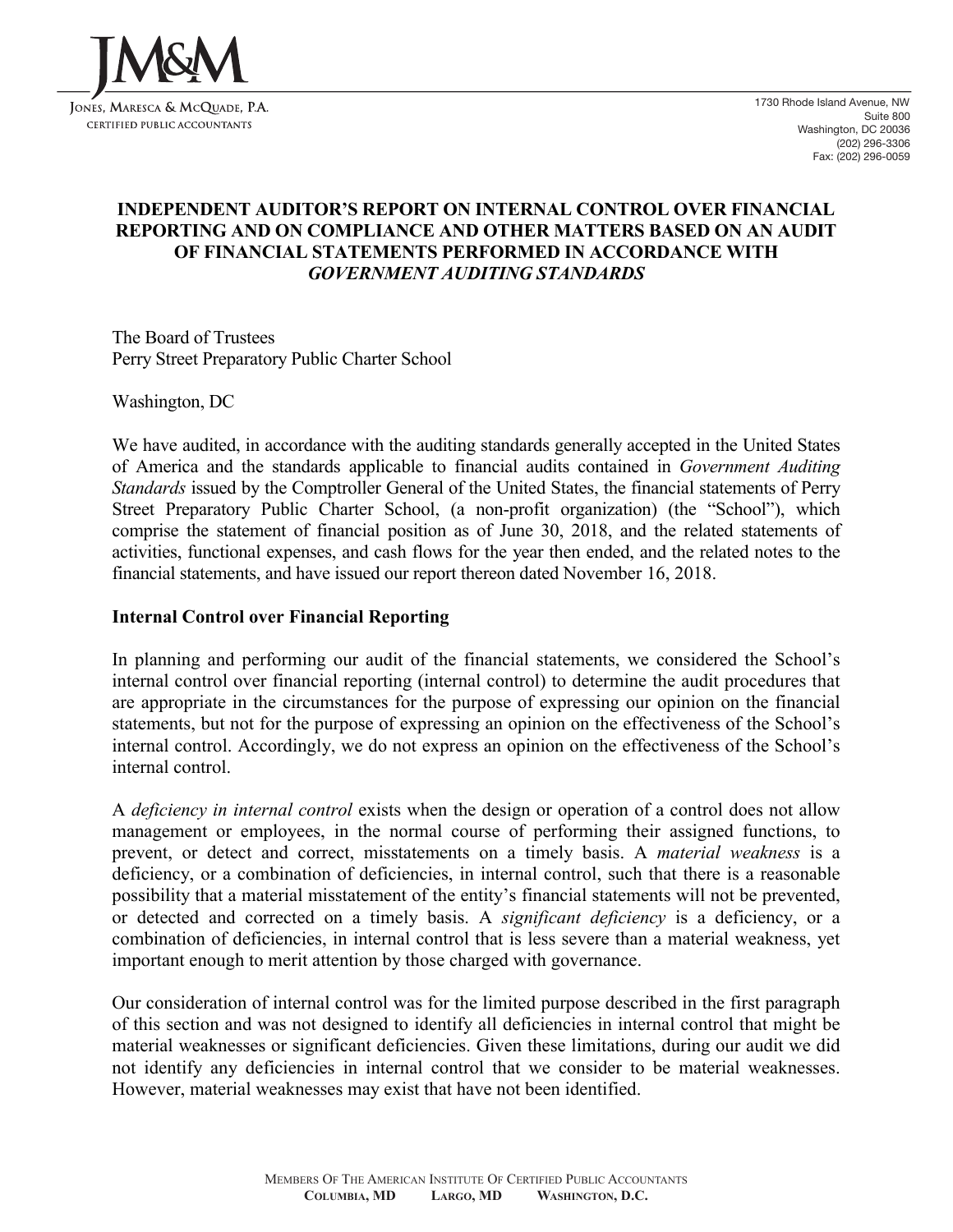## **Compliance and Other Matters**

As part of obtaining reasonable assurance about whether the School's financial statements are free from material misstatement, we performed tests of its compliance with certain provisions of laws, regulations, contracts, and grant agreements, noncompliance with which could have a direct and material effect on the determination of financial statement amounts. However, providing an opinion on compliance with those provisions was not an objective of our audit, and accordingly, we do not express such an opinion. The results of our tests disclosed no instances of noncompliance or other matters that are required to be reported under *Government Auditing Standards*.

## **Purpose of this Report**

The purpose of this report is solely to describe the scope of our testing of internal control and compliance and the results of that testing, and not to provide an opinion on the effectiveness of the School's internal control or on compliance. This report is an integral part of an audit performed in accordance with *Government Auditing Standards* in considering the organization's internal control and compliance. Accordingly, this communication is not suitable for any other purpose.

Jam Marca & M'Quade PA

Washington, DC November 16, 2018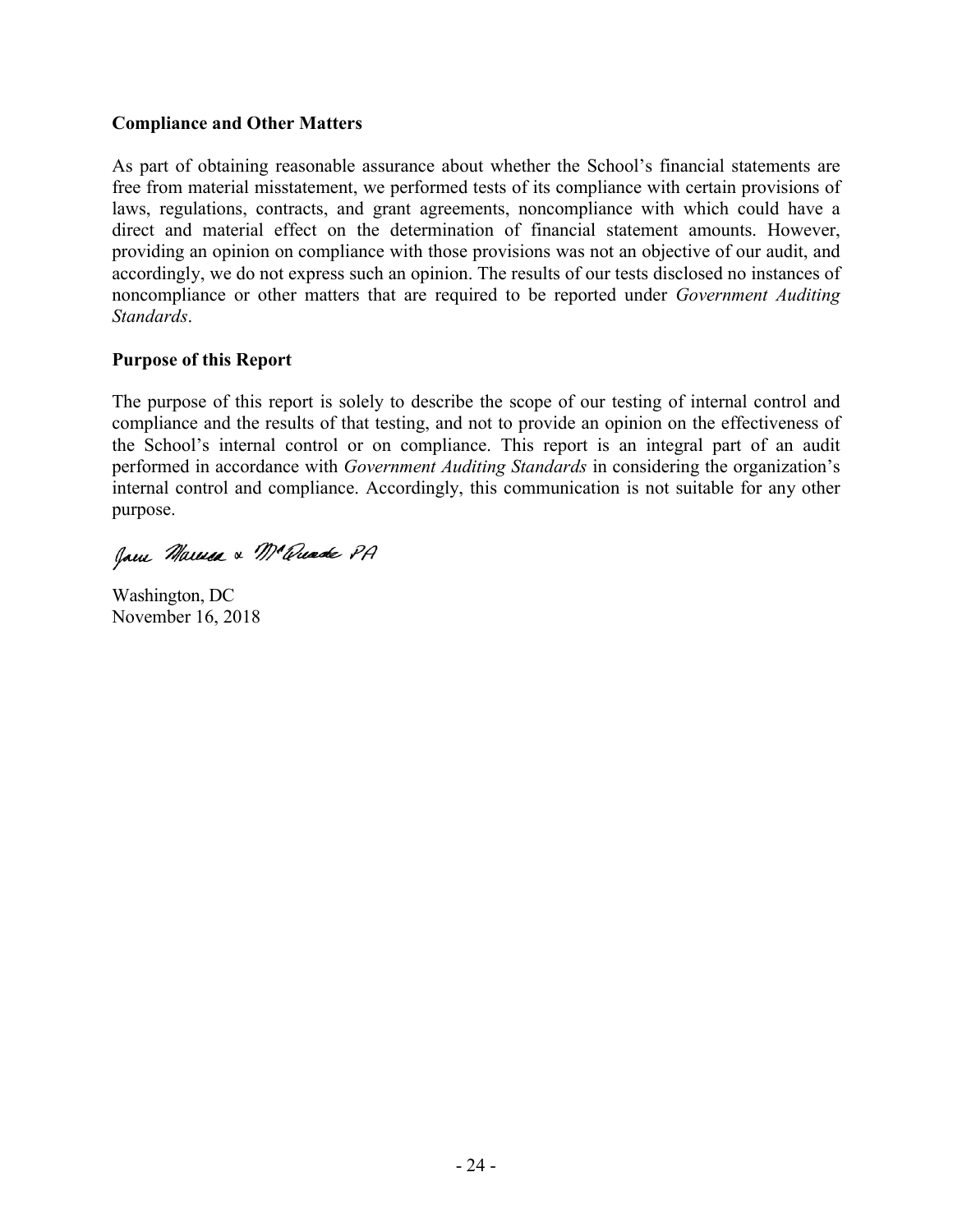

## **Independent Auditor's Report on Compliance for Each Major Program and on Internal Control over Compliance Required by the Uniform Guidance**

The Board of Trustees of Perry Street Preparatory Public Charter School Washington, DC

## **Report on Compliance for Each Major Federal Program**

We have audited Perry Street Preparatory Public Charter School , (the "School") compliance with the types of compliance requirements described in the *OMB Compliance Supplement* that could have a direct and material effect on each of the School's major federal programs for the year ended June 30, 2018. The School's major federal programs are identified in the summary of auditor's results section of the accompanying schedule of findings and questioned costs.

## **Management's Responsibility**

Management is responsible for compliance with the federal statutes, regulations, and the terms and conditions of its federal awards applicable to its federal programs.

### **Auditor's Responsibility**

Our responsibility is to express an opinion on compliance for each of the School's major federal programs based on our audit of the types of compliance requirements referred to above. We conducted our audit of compliance in accordance with auditing standards generally accepted in the United States of America; the standards applicable to financial audits contained in *Government Auditing Standards*, issued by the Comptroller General of the United States; and the audit requirements of Title 2 U.S. *Code of Federal Regulations* Part 200, *Uniform Administrative Requirements, Cost Principles, and Audit Requirements for Federal Awards* (Uniform Guidance). Those standards and the Uniform Guidance require that we plan and perform the audit to obtain reasonable assurance about whether noncompliance with the types of compliance requirements referred to above that could have a direct and material effect on a major federal program occurred. An audit includes examining, on a test basis, evidence about the School's compliance with those requirements and performing such other procedures as we considered necessary in the circumstances.

We believe that our audit provides a reasonable basis for our opinion on compliance for each major federal program. However, our audit does not provide a legal determination of the School's compliance.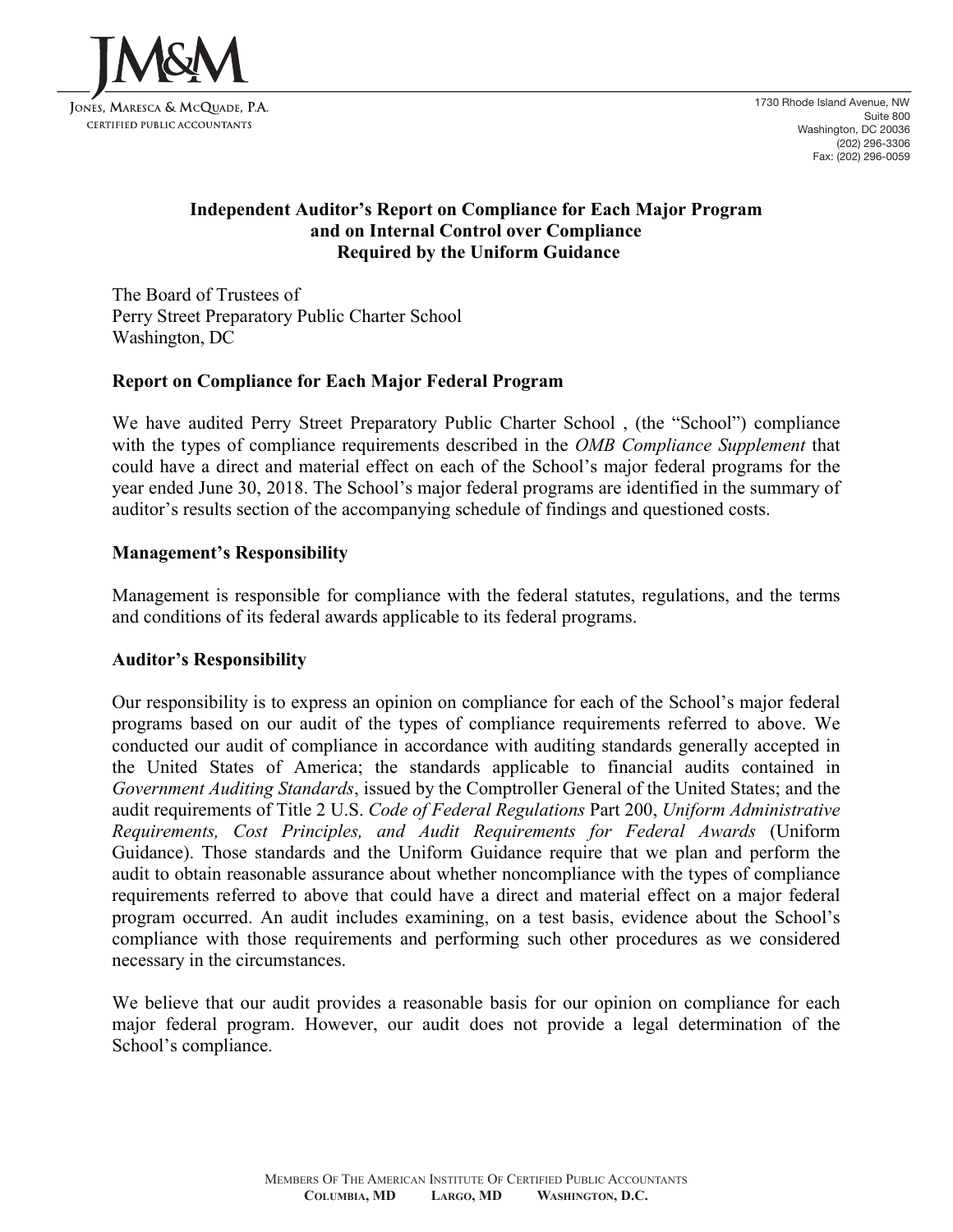## **Opinion on Each Major Federal Program**

In our opinion, Perry Street Preparatory Public Charter School complied, in all material respects, with the types of compliance requirements referred to above that could have a direct and material effect on each of its major federal programs for the year ended June 30, 2018.

## **Report on Internal Control Over Compliance**

Management of the School is responsible for establishing and maintaining effective internal control over compliance with the types of compliance requirements referred to above. In planning and performing our audit of compliance, we considered the School's internal control over compliance with the types of requirements that could have a direct and material effect on each major federal program to determine the auditing procedures that are appropriate in the circumstances for the purpose of expressing an opinion on compliance for each major federal program and to test and report on internal control over compliance in accordance with the Uniform Guidance, but not for the purpose of expressing an opinion on the effectiveness of internal control over compliance. Accordingly, we do not express an opinion on the effectiveness of the School's internal control over compliance.

A *deficiency in internal control over compliance* exists when the design or operation of a control over compliance does not allow management or employees, in the normal course of performing their assigned functions, to prevent, or detect and correct, noncompliance with a type of compliance requirement of a federal program on a timely basis. A *material weakness in internal control over compliance* is a deficiency, or combination of deficiencies, in internal control over compliance, such that there is a reasonable possibility that material noncompliance with a type of compliance requirement of a federal program will not be prevented, or detected and corrected, on a timely basis. A *significant deficiency in internal control over compliance* is a deficiency, or a combination of deficiencies, in internal control over compliance with a type of compliance requirement of a federal program that is less severe than a material weakness in internal control over compliance, yet important enough to merit attention by those charged with governance.

Our consideration of internal control over compliance was for the limited purpose described in the first paragraph of this section and was not designed to identify all deficiencies in internal control over compliance that might be material weaknesses or significant deficiencies. We did not identify any deficiencies in internal control over compliance that we consider to be material weaknesses. However, material weaknesses may exist that have not been identified.

The purpose of this report on internal control over compliance is solely to describe the scope of our testing of internal control over compliance and the results of that testing based on the requirements of the Uniform Guidance. Accordingly, this report is not suitable for any other purpose.

Jam Marina & Mc Quade PA

Washington, DC November 16, 2018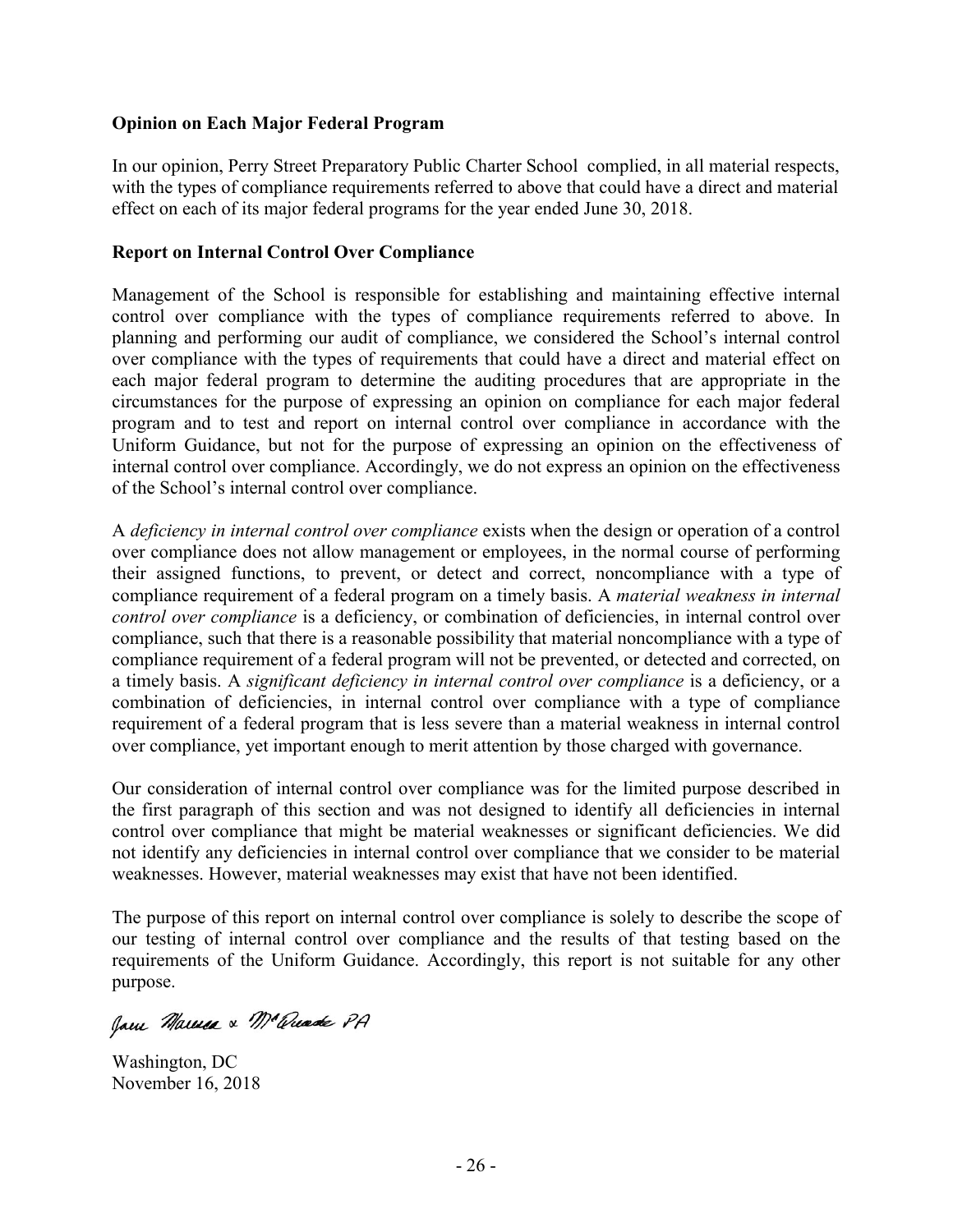#### **SCHEDULE OF EXPENDITURES OF FEDERAL AWARDS YEAR ENDED JUNE 30, 2018 PERRY STREET PREPARATORY PUBLIC CHARTER SCHOOL**

| <b>Federal Grantor/Pass-through Grantor/</b>                                                                               | <b>Federal CFDA</b> | Grant   | Federal       |
|----------------------------------------------------------------------------------------------------------------------------|---------------------|---------|---------------|
| <b>U.S. Department of Education</b>                                                                                        |                     |         |               |
| Pass Through from District of Columbia Office of the                                                                       |                     |         |               |
| Title I Grants to Local Educational Agencies                                                                               | 84.010              | 84.010A | \$<br>126,393 |
| Special Education Grants to States                                                                                         | 84.027              | 84.027A | 52,175        |
| Special Education Preschool Grants                                                                                         | 84.173              | 84.173A | 381           |
| <b>Charter Schools</b>                                                                                                     | 84.282              | 84.282A | 187,272       |
| Supporting Effective Instruction State Grants                                                                              | 84.367              | 84.367A | 28,680        |
| DC School Choice Incentive Program                                                                                         | 84.370              | N/A     | 156,374       |
| Student Support and Academic Enrichment Program                                                                            | 84.424              | 84.424A | 7,643         |
| <b>Total U.S. Department of Education</b>                                                                                  |                     |         | 558,918       |
| <b>U.S. Department of Agriculture - Food and Nutrition Service</b><br>Pass Through from District of Columbia Office of the |                     |         |               |
| <b>Child Nutrition Cluster</b>                                                                                             |                     |         |               |
| National School Lunch Program                                                                                              | 10.555              | N/A     | 201,500       |
| Commodity Supplemental Food Program                                                                                        | 10.565              | N/A     | 1,677         |
| Fresh Fruit and Vegetable Program                                                                                          | 10.582              | N/A     | 17,503        |
| <b>Total Child Nutrition Cluster</b>                                                                                       |                     |         | 220,680       |
| <b>Total U.S. Department of Agriculture</b>                                                                                |                     |         | 220,680       |
| <b>U.S. Department of Health and Human Services</b><br>Pass Through from District of Columbia Office of the                |                     |         |               |
| Physical Education - Physical Activity Program                                                                             | 93.548              | N/A     | 7,935         |
| School-Based HIV-STD Prevention                                                                                            | 93.079              | N/A     | 7,500         |
| <b>Total U.S. Department of Health and Human Services</b>                                                                  |                     |         | 15,435        |
| <b>TOTAL EXPENDITURES OF FEDERAL AWARDS</b>                                                                                |                     |         | \$<br>795,033 |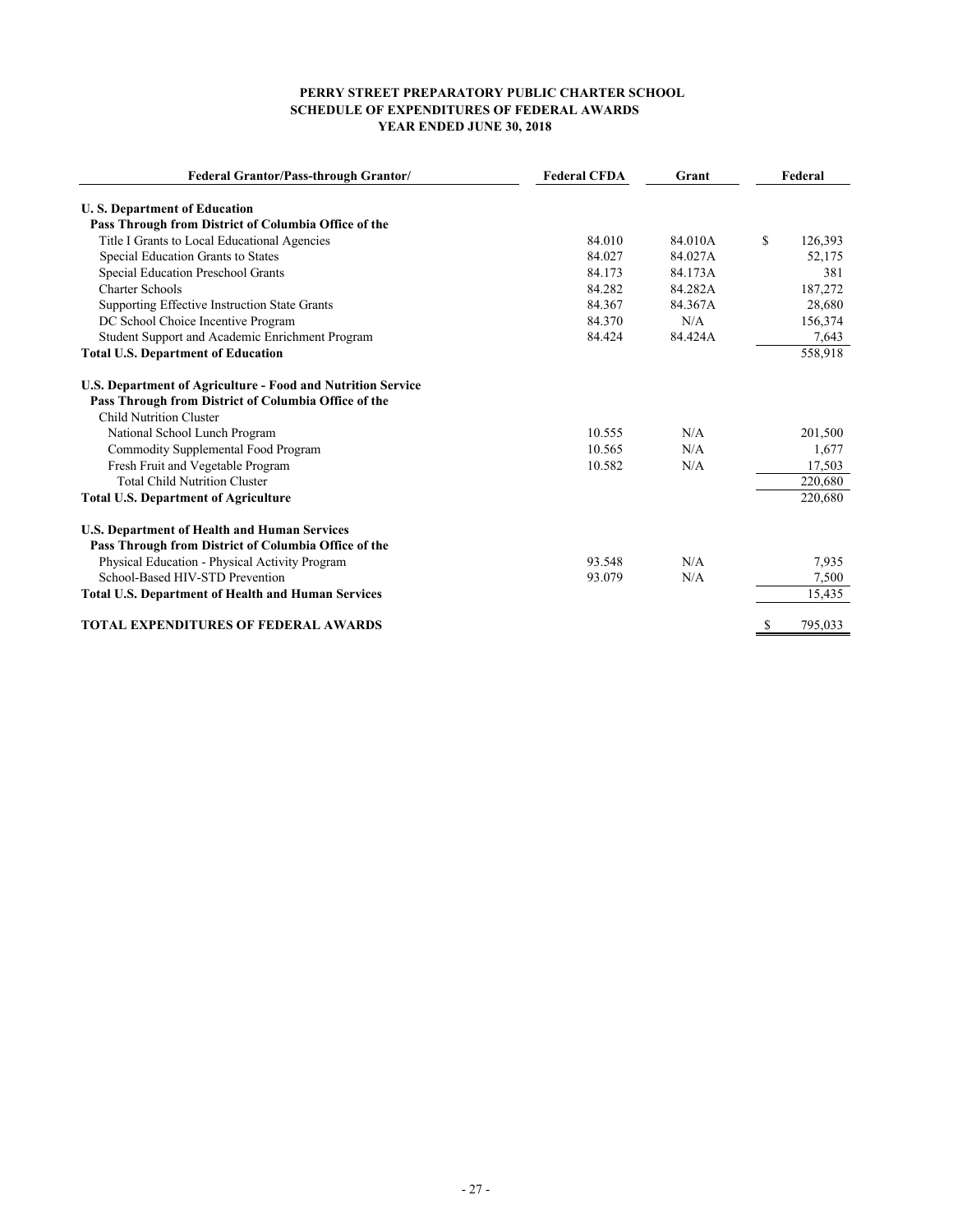## **PERRY STREET PREPARATORY PUBLIC CHARTER SCHOOL NOTES TO THE SCHEDULE OF EXPENDITURES OF FEDERAL AWARDS JUNE 30, 2018**

# **NOTE A – BASIS OF PRESENTATION**

The accompanying Schedule of Expenditures of Federal Awards (the "Schedule") includes the federal grant activity of the School under programs of the federal government for the year ended June 30, 2018. The information in the Schedule is presented in accordance with the requirements of Title 2 U.S. Code of Federal Regulations Part 200, *Uniform Administrative Requirements, Cost Principles, and Audit Requirements for Federal Awards* ("Uniform Guidance"). Therefore some amounts presented in this schedule may differ from amounts presented in, or used in, the preparation of the financial statements.

# **NOTE B – SUMMARY OF SIGNIFICANT ACCOUNTING POLICIES**

Expenditures reported in the Schedule are reported on the accrual basis of accounting. Such expenditures are recognized following the cost principles contained in the Uniform Guidance, wherein, certain types of expenses are not allowable or are limited as to reimbursement. The School elected not to use the 10 percent de minimis indirect cost rate. Pass through programs, agencies, and entity identifying numbers are presented where available.

# **NOTE C – RECONCILIATION TO THE FINANCIAL STATEMENTS**

Expenditures per the Schedule exclude \$66,554 of federal awards provided under the Medicaid program, which are reported as federal entitlements and grant revenue in the statement of activities. Funding under the Medicaid program is considered to be federal funds, however, does not qualify as direct financial support, and therefore, is exempt from Uniform Guidance requirements.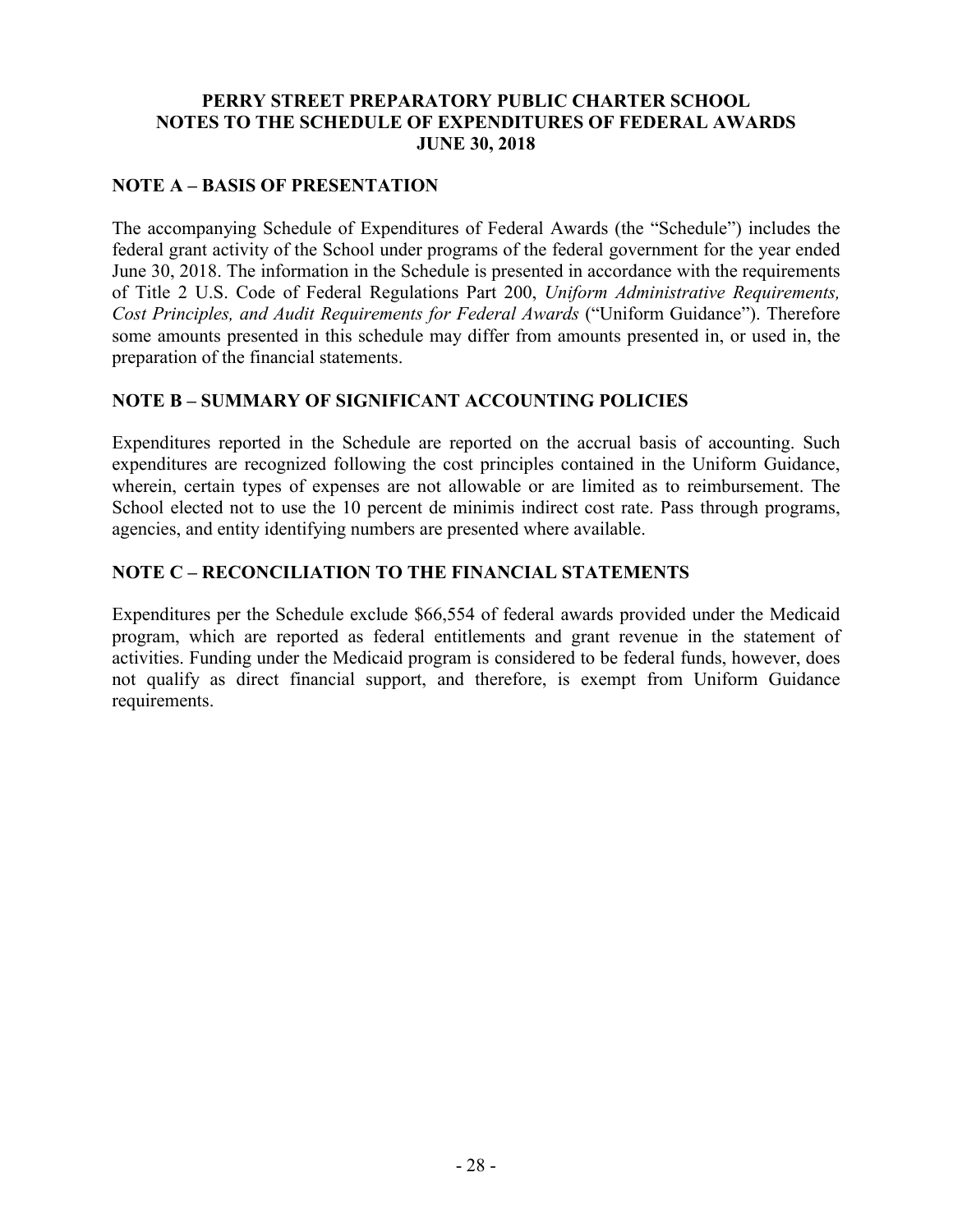## **PERRY STREET PREPARATORY PUBLIC CHARTER SCHOOL SCHEDULE OF FINDINGS AND QUESTIONED COSTS JUNE 30, 2018**

# **SECTION I - SUMMARY OF AUDITOR'S RESULTS**

# *Financial Statements*

| Type of report issued on the financial statements                                                                        | Unmodified                         |                |
|--------------------------------------------------------------------------------------------------------------------------|------------------------------------|----------------|
| Internal control over financial reporting:                                                                               |                                    |                |
| Material weakness identified?<br>Significant deficiencies identified that are not                                        |                                    | No             |
| considered to be material weakness?<br>Noncompliance material to financial statements noted?                             | None reported<br>No                |                |
| <b>Federal Awards</b>                                                                                                    |                                    |                |
| Type of auditor's report issued on compliance for<br>major programs:                                                     | Unmodified                         |                |
| Internal control over major programs:                                                                                    |                                    |                |
| Material weakness identified?<br>Significant deficiencies identified that are not<br>considered to be material weakness? |                                    | N <sub>o</sub> |
|                                                                                                                          |                                    | None reported  |
| Any audit findings disclosed that are required to be<br>reported in accordance with 2 CFR Section 200.516(a)?            |                                    | N <sub>o</sub> |
| <b>Major programs</b>                                                                                                    |                                    |                |
| Name of Federal Program:<br><b>CFDA</b> Number                                                                           | DC School Choice Incentive Program | 84.370         |
| Name of Federal Program:<br><b>CFDA</b> Number                                                                           | <b>Charter Schools</b>             | 84.282         |
| Dollar threshold used to distinguish between<br>type A and type B programs:                                              |                                    | \$750,000      |
| Auditee qualified as low-risk auditee?                                                                                   |                                    | N <sub>0</sub> |